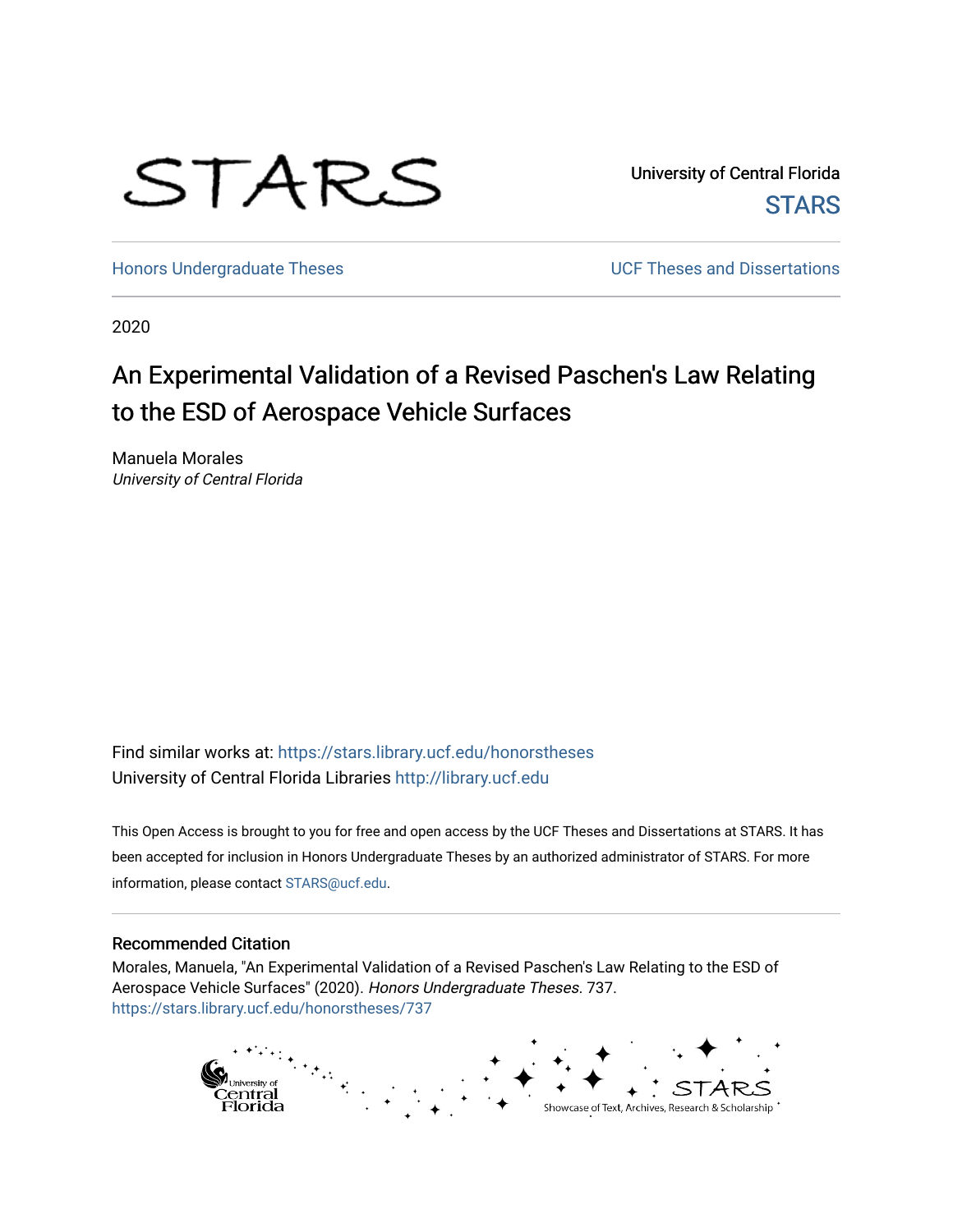# AN EXPERIMENTAL VALIDATION OF A REVISED PASCHEN'S LAW RELATING TO THE ESD OF AEROSPACE VEHICLE SURFACES

by

# MANUELA MORALES

A thesis submitted in partial fulfillment of the requirements for the degree of Bachelor of Science in the Department of Mechanical Engineering in the College of Engineering and Computer Science at the University of Central Florida Orlando, Florida.

Spring 2020

Thesis Chair: Kareem Ahmed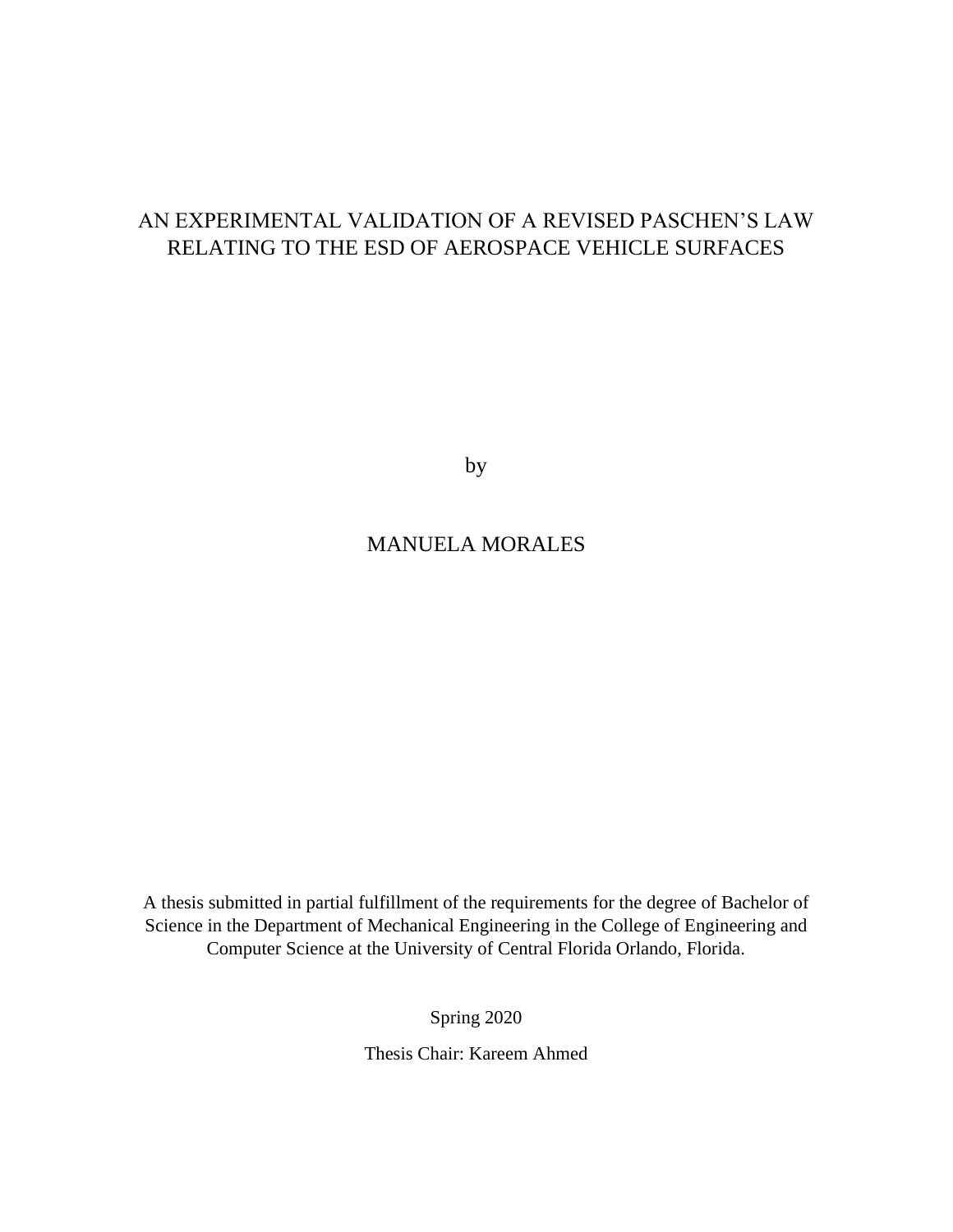# ABSTRACT

The experimental validation of a new theoretical model of Paschen's law was developed. In order to do so, a supersonic wind tunnel apparatus was designed to induce electrostatic discharge between two electrodes. Tests are conducted at different sub-atmospheric pressures, electrode gap distances and under supersonic test conditions. This was possible using interchangeable nozzle and test sections. The wind tunnel included the implementation of an automated recording of current and voltage data via a LabVIEW™ program collected relevant data, which once analyzed, was used to support the revised Paschen Law developed by Dr. Houge et.al. Results showed that the modified Paschen's law is consistent with experimental results. However, by analyzing the experimental data, it was noted that further work is needed because additional parameters, such as relative humidity, need to be considered.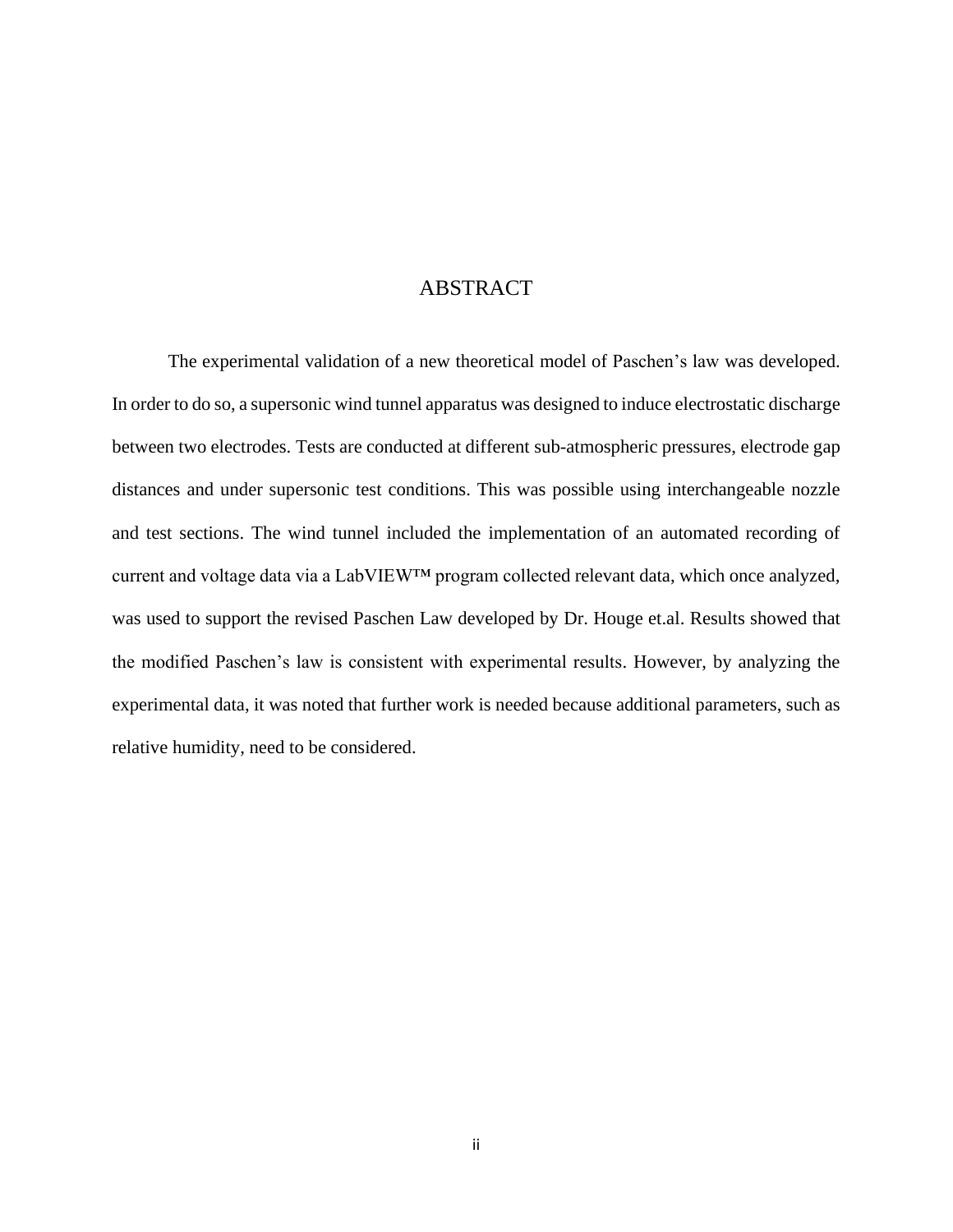# **TABLE OF CONTENTS**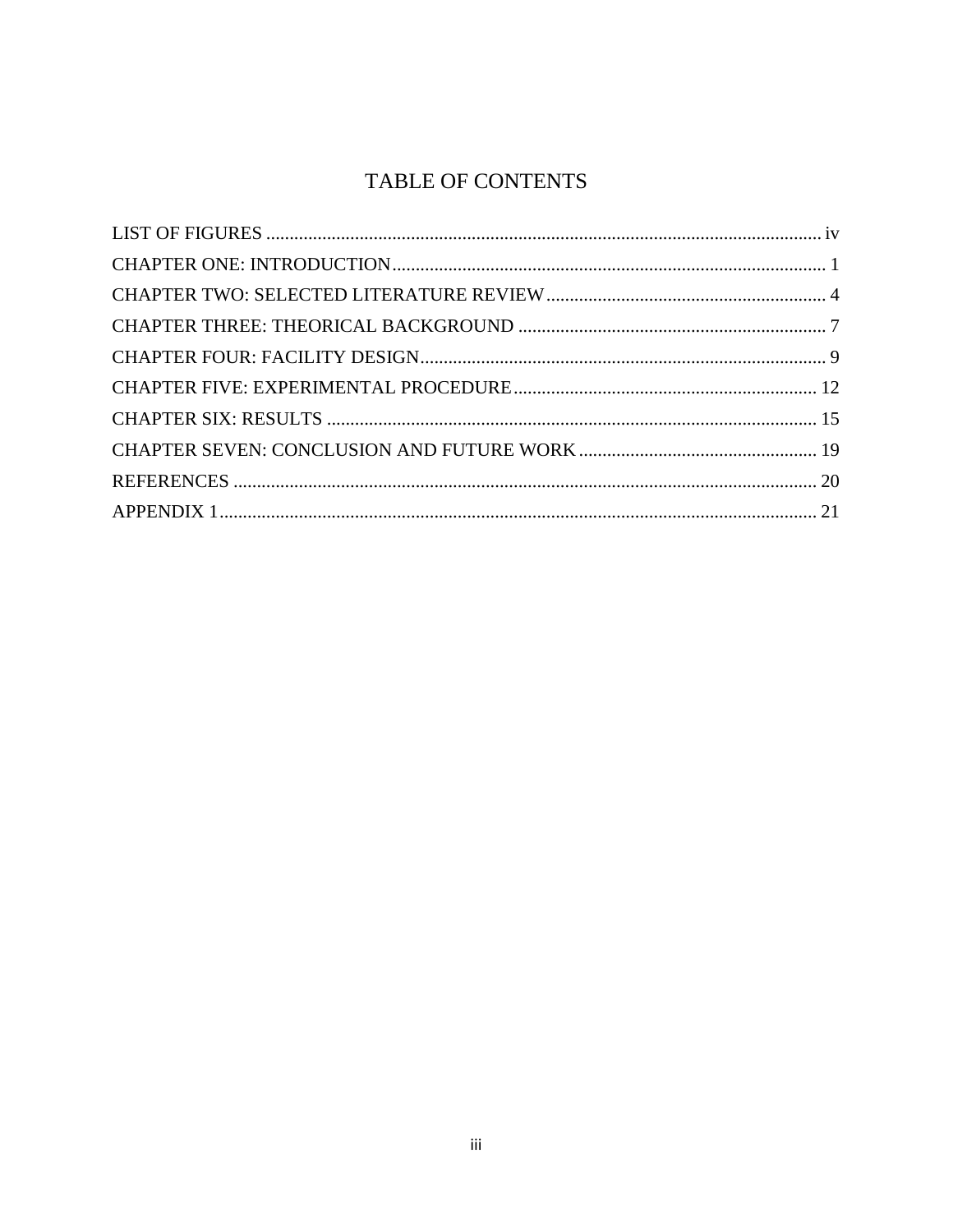# LIST OF FIGURES

<span id="page-4-0"></span>

| Figure 3. Expected pressure range at a) 1 cm electrode gap and b $\,$ 1.5 cm electrode gap  11 |  |
|------------------------------------------------------------------------------------------------|--|
|                                                                                                |  |
|                                                                                                |  |
|                                                                                                |  |
|                                                                                                |  |
|                                                                                                |  |
|                                                                                                |  |
| Figure 10. Two centroid locations from Binary Schlieren Images from MATLAB  18                 |  |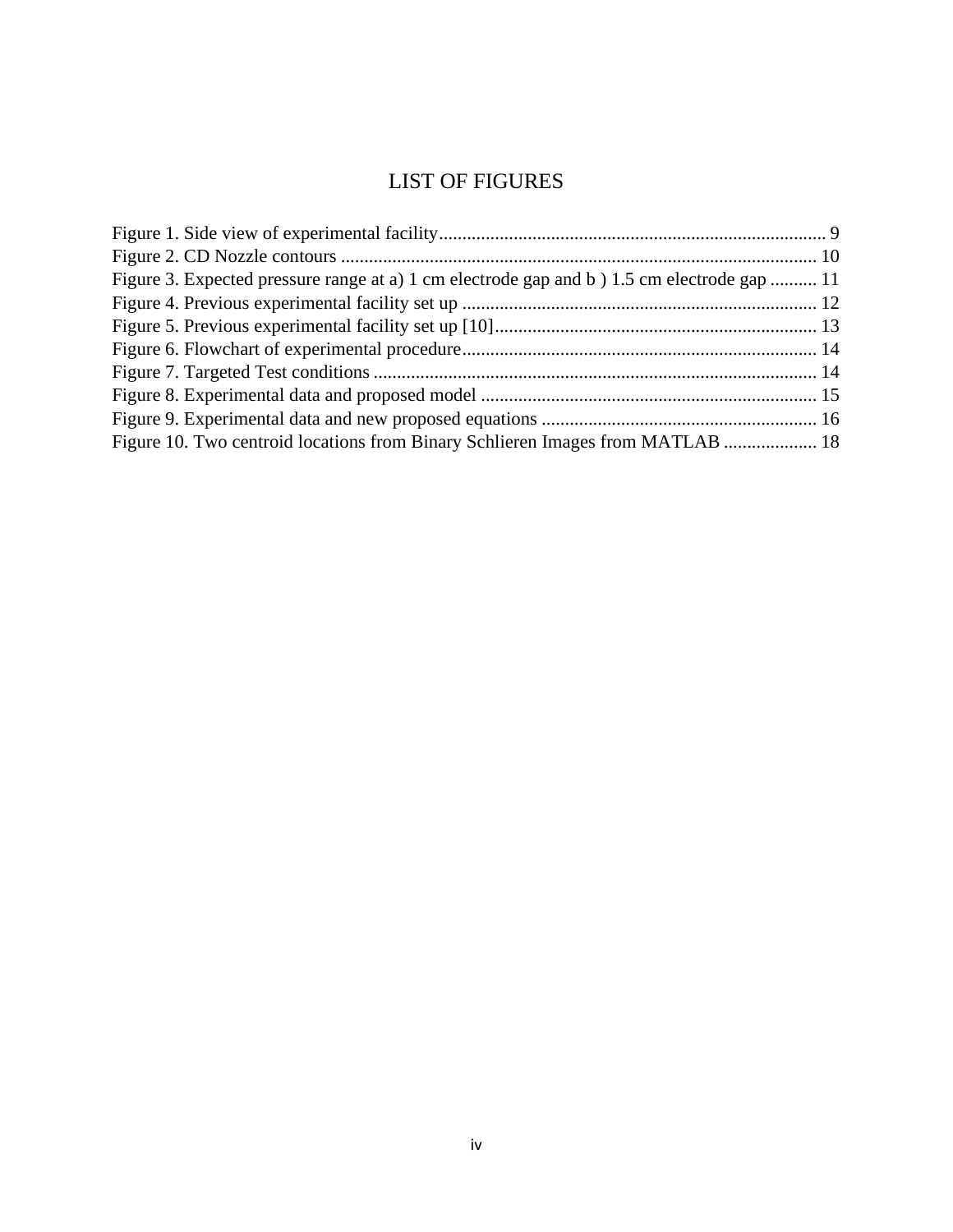# CHAPTER ONE: INTRODUCTION

<span id="page-5-0"></span>The Journal of Electrostatics defines electrostatics as "phenomena resulting from the interaction of stationary or moving electrical charges, where the interaction is due solely to the charges and their positions and not due to their motion" [1]. It is relevant in many fields, but for the purpose of this research, a focus is placed in the area of aerospace systems. It can affect the design, manufacturing, performance and other aspects of a product or process. An important law in the field of electrostatics is Paschen's Law, developed by Friedrich Paschen in 1889. This law relates voltage behavior over small gap distances between electrons in a gas medium. Essentially, the law states relate voltage behavior over small gap distances between electrons in a static gas medium. Essentially, as voltage is increased, an electric potential is built up between electrodes. Particles, due to their natural charge, separate and move towards oppositely charged electrode. During this process, there is the possibility that particles clash with each other, building a bridge of charged particles that lead to an electrostatic discharge. Paschen's law can mathematically explain this behavior yet it is limited by the fact that such law only fully applies when a static medium is presented. Paschen's law is of great importance in different industries around the world. Thanks to Paschen's Law, for example, when a maintenance worker must work near or with high voltages, safe distances have been established for them to work outside of objects which can induce high voltage electrostatic discharge conditions. As mentioned before however, this research focuses in the aerospace industry. When it comes to designing for example a rocket, Paschen's Law is utilized to determine a safe distance where equipment such as antennas and onboard computer systems that collect data, are appropriately located within the aerospace vehicle.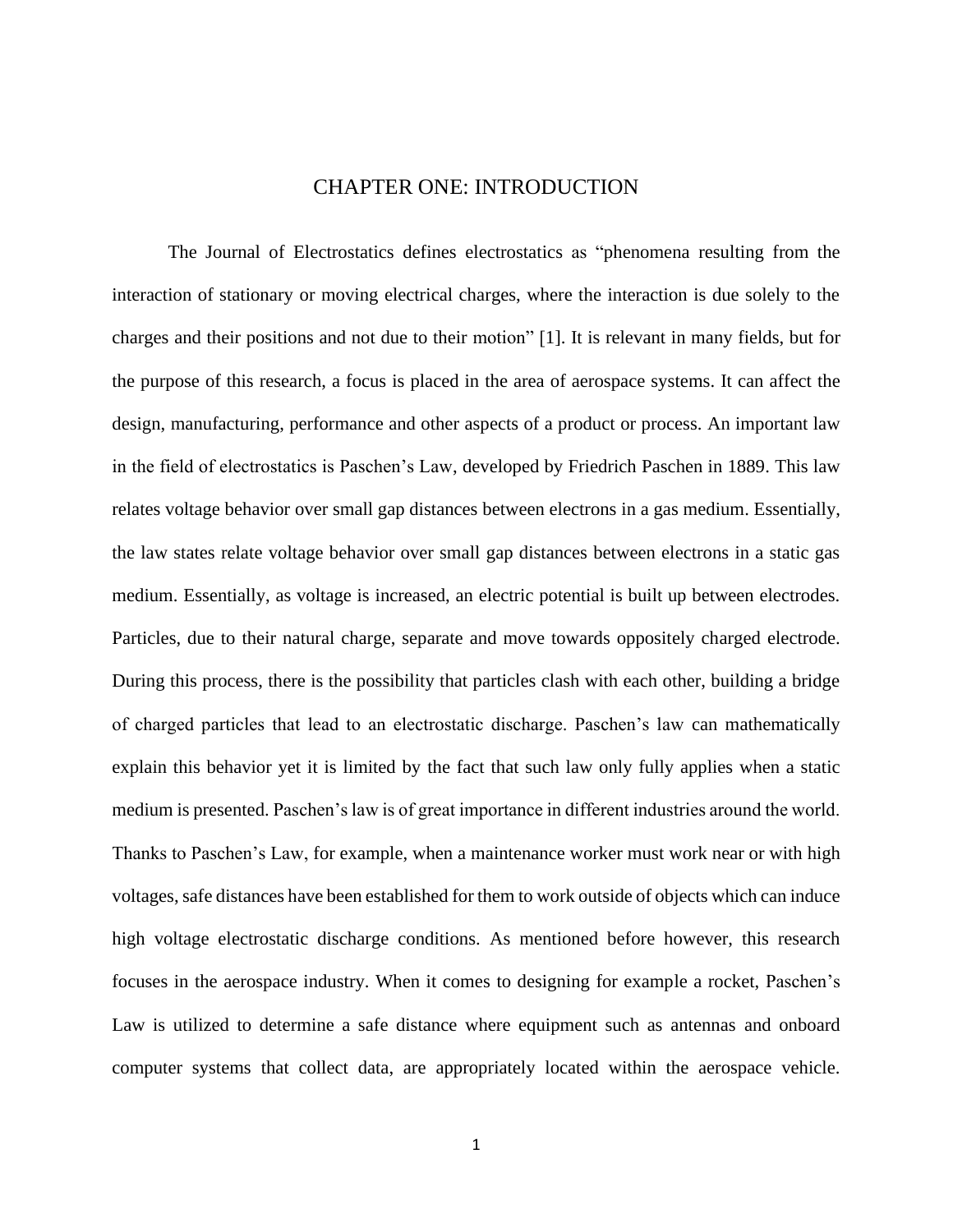However, this may change once the rocket is launched, now, a dynamic medium is present as air is flowing through.

In today's aerospace developments and applications, Paschen's Law, if modified to consider gas velocity, can lead to several benefits to the scientific community. In collaboration with Dr. Michael Hogue, from NASA's Electrostatics & Surface Physics laboratory, a couple concerns of electric discharge in a dynamic medium have been expressed, especially in regard to re-entry vehicles travelling at supersonic speeds. Aerospace vehicles whose surfaces may be triboelectrically charged, meaning certain materials become electrically charged after they are separated from a different material with which they were in contact, by dust or ice crystal impingement while traversing the atmosphere. Revising Paschen's Law and applying dynamic medium conditions, scientists will be able to evaluate different atmospheric and sub-atmospheric conditions, leading to the prevention of electrostatic discharges (ESDs). This can potentially enhance the safety of aerospace vehicles through a redefinition of electrostatic launch commit criteria.

Previous research has been done in the subject by Hogue [2], along with others from NASA's Electrostatics and Surface Physics Laboratory (ESLP).The purpose of their work was to "develop a version of Paschen's Law that takes into account the flow of ambient gas past electrode surfaces" [2]. Their research has highlighted that by mitigating ESD, the electrostatic criteria during launch aborts can be modified, saving millions of US dollars in overhead. Additionally, better anti-static coatings can be developed for use in the industry.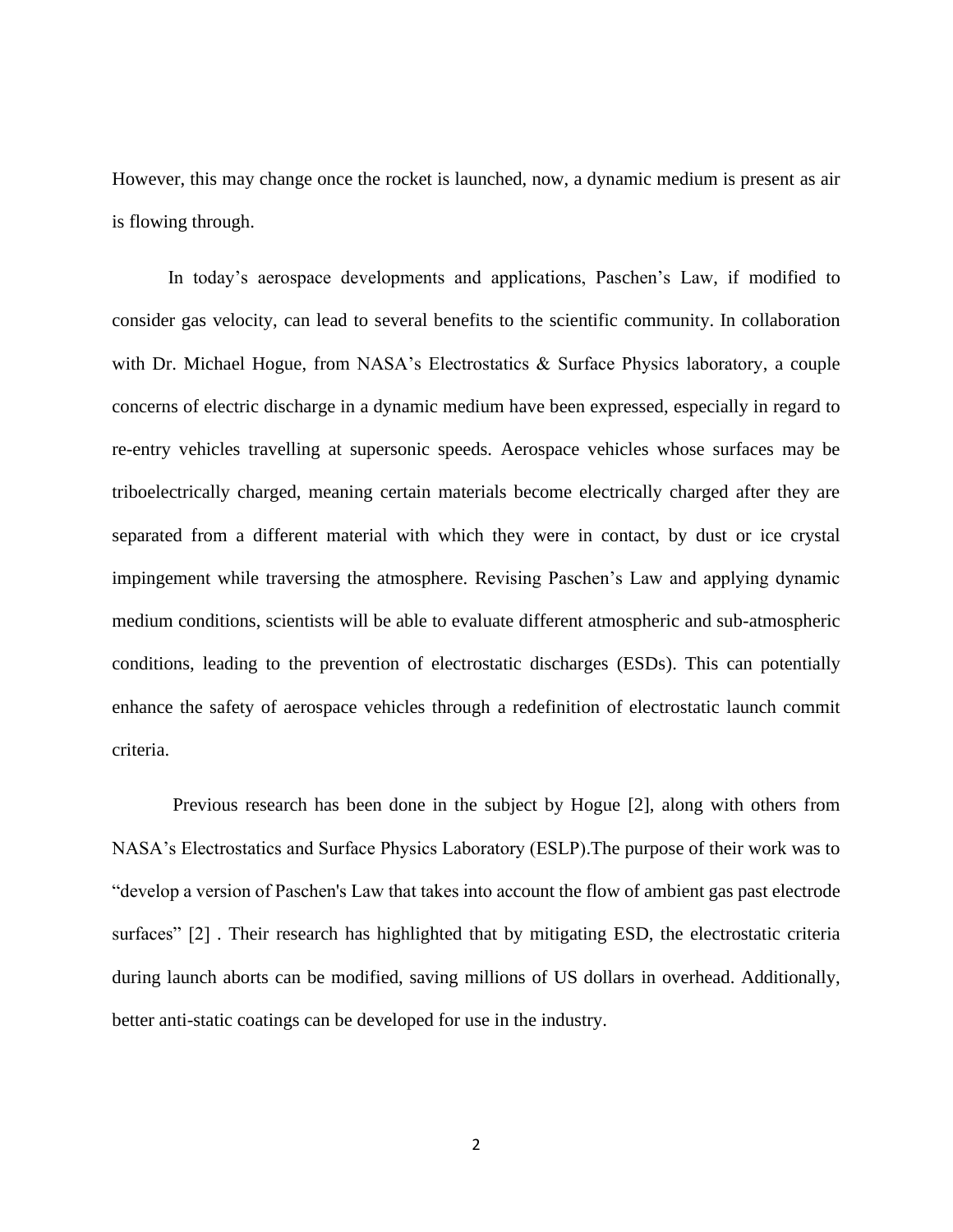The purpose of this project is to experimentally validate a theoretical model of a modified Paschen's law [3] developed previously in a Science Innovation Fund (SIF) NASA project [2]. In order to do so a supersonic wind tunnel apparatus will be designed and fabricated to voltage discharge between two electrodes at different pressures and distances. This wind tunnel will include implementation of an automated recording of current and voltage data via a LabVIEW™ program that will collect relevant data, which once analyzed, will be used to support the revised Paschen Law developed by Dr.Houge et.al. The proposed project is in collaboration with NASA Kennedy Space Center. The project aligns with two of NASA's strategic goals. First, Objective 1.1, which seeks to expand human presence into the solar system and to the surface of Mars to advance exploration, science, innovation, benefits to humanity, and international collaboration. Secondly, Objective 1.3, which seeks to Facilitate and utilize U.S. commercial capabilities to deliver cargo and crew to space [4]. NASA's Technology Roadmap TA 13.3.2 Environment-Hardened Materials and Structure is directly related as well. Given that this project will help further understand the electrical breakdown in a supersonic flow, results can potentially help develop mitigation strategies and products [4] related to electrostatic engineering development.

The proposed project also relates to two of Kennedy Space Center's five core competencies that classify this idea as a precursor to additional beneficial work to the organization. They are: (1) Designing, developing, operating, and sustaining flight and ground systems and supporting infrastructure and (2) Development, testing, and demonstration of advanced flight systems and transformational technologies to advance exploration and space systems [5].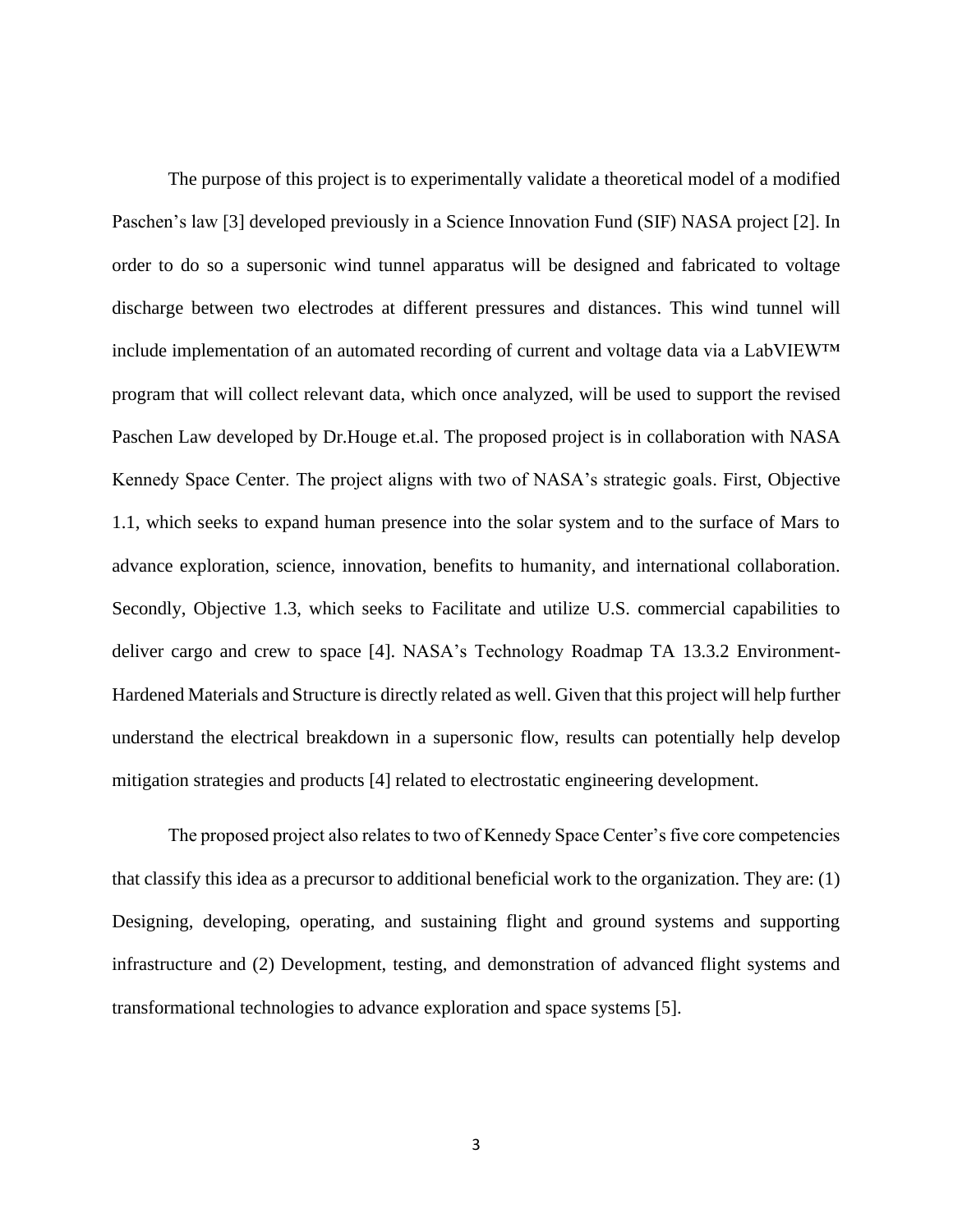#### CHAPTER TWO: SELECTED LITERATURE REVIEW

<span id="page-8-0"></span>*Cotton, A. Nelms and M. Husband, "Defining safe operating voltages for aerospace electrical systems," 2007 Electrical Insulation Conference and Electrical Manufacturing Expo, Nashville, TN, 2007.*

This publication explores the systems used in high voltage operations to transmit power in an aircraft. As aircraft design improves, reliability on the implementation of electrical technology increases. More aircraft operations such as de-icing systems or electrical flight control actuation depend on this. Cotton et.al [7], explain that by adding these systems to the aircraft cable weights and issues related to voltage drop increase in number. By using higher voltages to reduce weight from cables, a higher likelihood of electrical discharge comes along. During this study, Cotton.et al studied such voltages to determine when can they be used without partial electric discharges. This study is done from a theoretical standpoint, supported on previous experimental results. The study leads to conclude that "an increase to ever higher voltages does not lead to a continuous reduction in the power transfer to weight ratio of cabling systems." Cotton's work can be used to explore the possible challenges faced when replacing mechanical and electrical aircraft systems at higher voltages.

*Melnik, Olga, and Michel Parrot. "Electrostatic discharge in Martian dust storms." Journal of Geophysical Research: Space Physics 103.A12 (1998)*

This publication explores the possibility of electrical discharge in the Martian atmosphere. Melnik and Parrot [8] explain this could happen due to dust masses getting electrically charged during large dust storms. Atmospheric pressures on planets such as Mars requires a lower voltage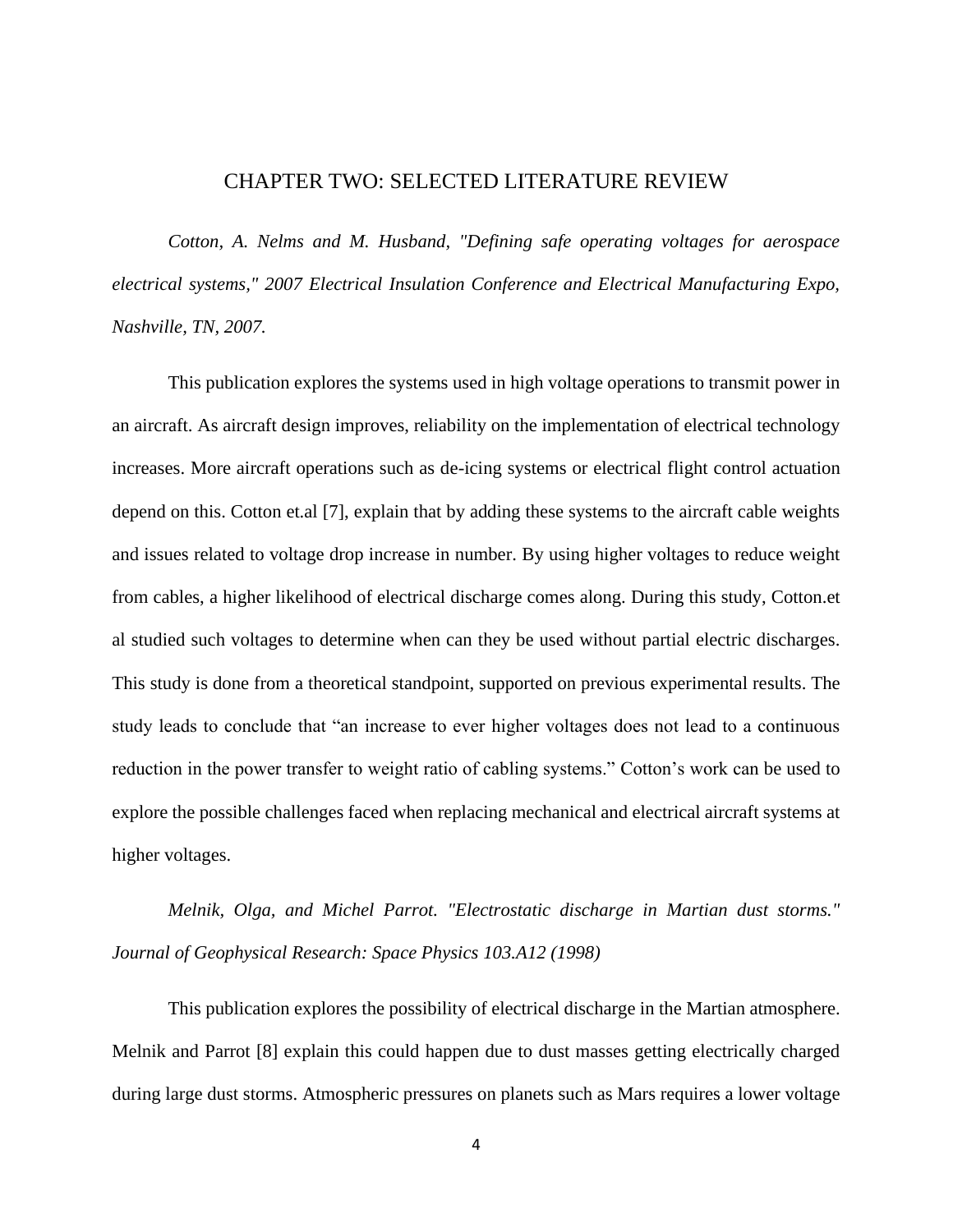value to generate electrical discharge when compared with Earth. Through experimentation and numerical simulation, Melnik and Parrot were able to further understand these conditions. Utilizing Poisson's equation and the continuity, the electrostatic potential and evolution of charge density were calculated. Results lead to a set of specific conditions for electric discharge to occur.

*Sickafoose, A. A., et al. "Experimental investigations on photoelectric and triboelectric charging of dust." Journal of Geophysical Research: Space Physics 106.A5 (2001)*

These experimental investigations were "pertaining to the charging of single dust particles in space due to three effects: (1) photoemission, (2) the collection of electrons from a photo emissive surface, and (3) triboelectric charging." [9] Results from experimentation show that for silicate planetary regolith analogs, the dominant charging process is triboelectric. The relevance regarding this research lays on various points such as electromagnetic forces that sculpt dust rings and electromagnetic dust levitation and transport in lunar and Martian surfaces. Sickafoose et.al [8] highlights the effect these such electromagnetic forces can affect the dynamics of turbulent flows in the near-surface boundary layer, due to effects from the photoelectron layer. By understanding how dust particles in the surface get electrically charged, the evolution of planetary surfaces and dust rings can be further studied. Sickafoose et.al [9] can introduce the importance of considering a dynamic gas medium. Given that dust particles can be electrically charged by friction of two nonconductive objects, or triboelectrically charged, it means that when an aerospace vehicle is in flight, and crosses the earth's atmosphere, it may be triboelectrically charged. If this happens, ESD could occur, generating damage to the vehicle and opening doors to possible in-flight difficulties.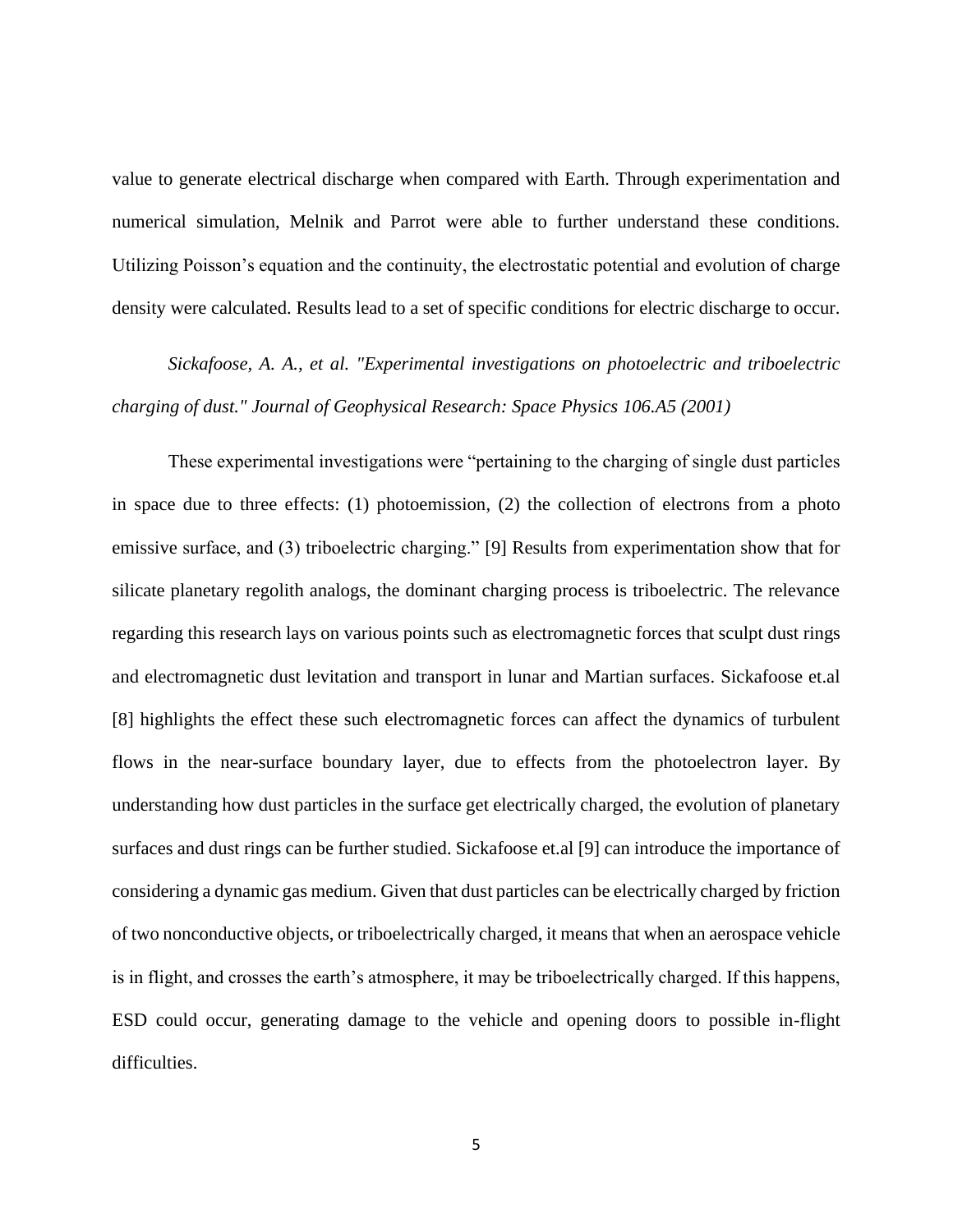*Hogue, M. D., Cox, R. E., Mulligan, J., Kapat, J., Ahmed, K., Wilson, J. G., & Calle, L. M. (2017). Revision of Paschen's Law Relating to the ESD of Aerospace Vehicle Surfaces.*

Hogue et.al [10] developed a revision of Paschen's Law where dynamic gas flow is accounted for in partnership with the Center for Advanced Turbomachinery & Energy Research (CATER) at UCF. In 2010, as a result of an electrostatic safety analysis made on the Ares I rocket, safety of the flight termination system (FTS) housing against triboelectric charging was seen [10]. This analysis was performed by the Electrostatics and Surface Physics Laboratory (ESPL) at the Kennedy Space Center (KSC). Data collected from this showed to be consistent with the revised Paschen's Law. Hogue mentions that the designed test facility could only reach a small window of pressures, therefore limiting the range of validation. Additionally, due to the electrode introduced in the flow, undesired shock reflections existed, creating untrustworthy pressure values. During the experimentation process, two pressure transducers where placed in the facility, one upstream from the electrode and one downstream from the electrode. When a shock reflection is present, a pressure increase occurs. This means that the pressure recorded downstream would not match the pressure recorded upstream. Therefore, this project seeks to do such validation under ideal flow conditions, and a wider pressure range.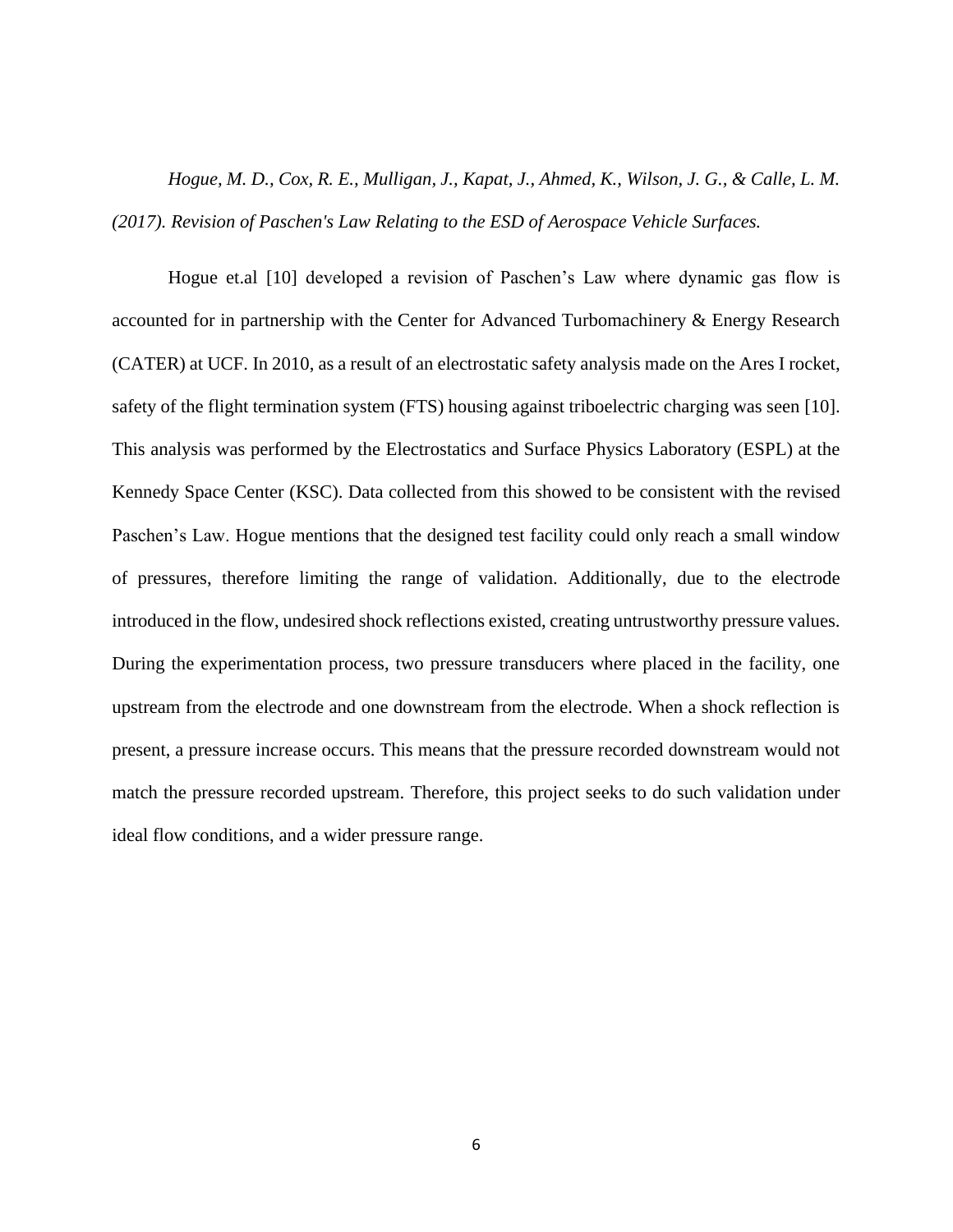# CHAPTER THREE: THEORICAL BACKGROUND

<span id="page-11-0"></span>Paschen's law defines the relationship between the discharge voltage of two electrodes in a static gas medium as a function of the gas's stagnation pressure and the distance between electrodes. This law can be seen below:

$$
Vs = \frac{\frac{V_i}{LP_{atm}}(Pd)}{ln(Pd) - ln \left[ LP_{atm}ln\left(1 + \frac{1}{y}\right) \right]}
$$
(1)

Here, *Vs* stands for sparking discharge voltage, *Vi* is ionization potential of the ambient gas, *L* is molecular mean free path at standard atmospheric pressure, *Patm* is atmospheric pressure at sea level, *P* is total gas pressure, *y* is secondary electron emission coefficient, *d* is electron separation and Prior to further explain the nature of the current research, it is helpful to revise some of the previous work done by Hogue to better understand today's stance. Initially, Hogue states that the revised Paschen Law must reduce to the original Paschen Law equation when velocity is zero, the following equation is developed:

$$
Vs = \frac{\frac{V_i}{LP_{atm}}(Pd)}{ln(Pd) - ln \left[LP_{atm}ln\left(1 + \frac{1}{y}\right)\right] - M}
$$
\n(2)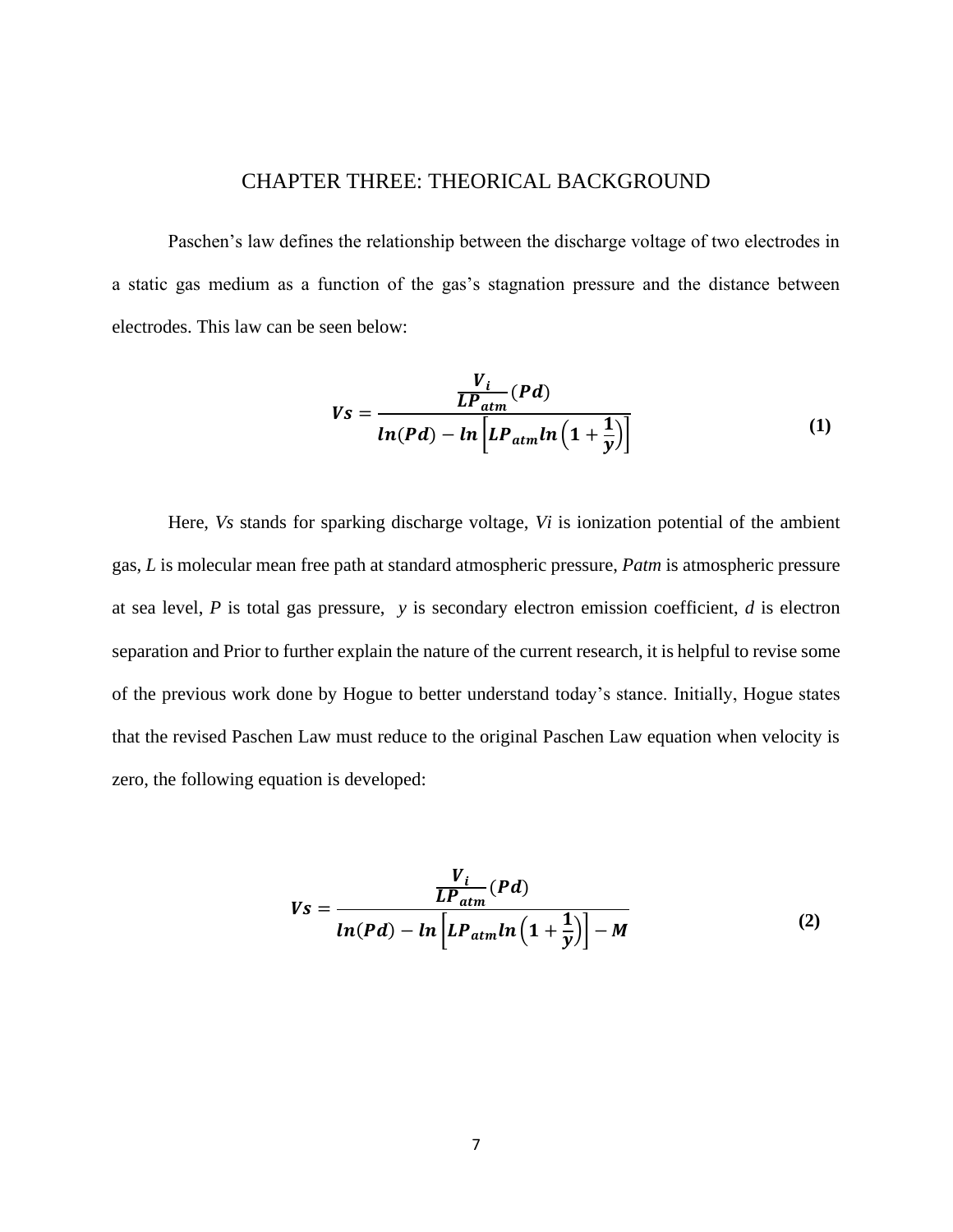Here, *M* is Mach number. By having a Mach number of zero, the equation reverts to the original Paschen law. Through several iterations, Hogue took consideration of dynamic pressure, leading to a final version of the revised law seen below:

$$
Vs = \frac{\frac{V_i}{LP_{atm}}(1 + \frac{\gamma_a - 1}{2}M^2)^{\frac{\gamma_a}{\gamma_a - 1}}(Pd)}{ln\left[\left(1 + \frac{\gamma_a - 1}{2}M^2\right)^{\frac{\gamma_a}{\gamma_a - 1}}\right] - ln\left[LP_{atm}ln\left(1 + \frac{1}{y}\right)\right] - M}
$$
(3)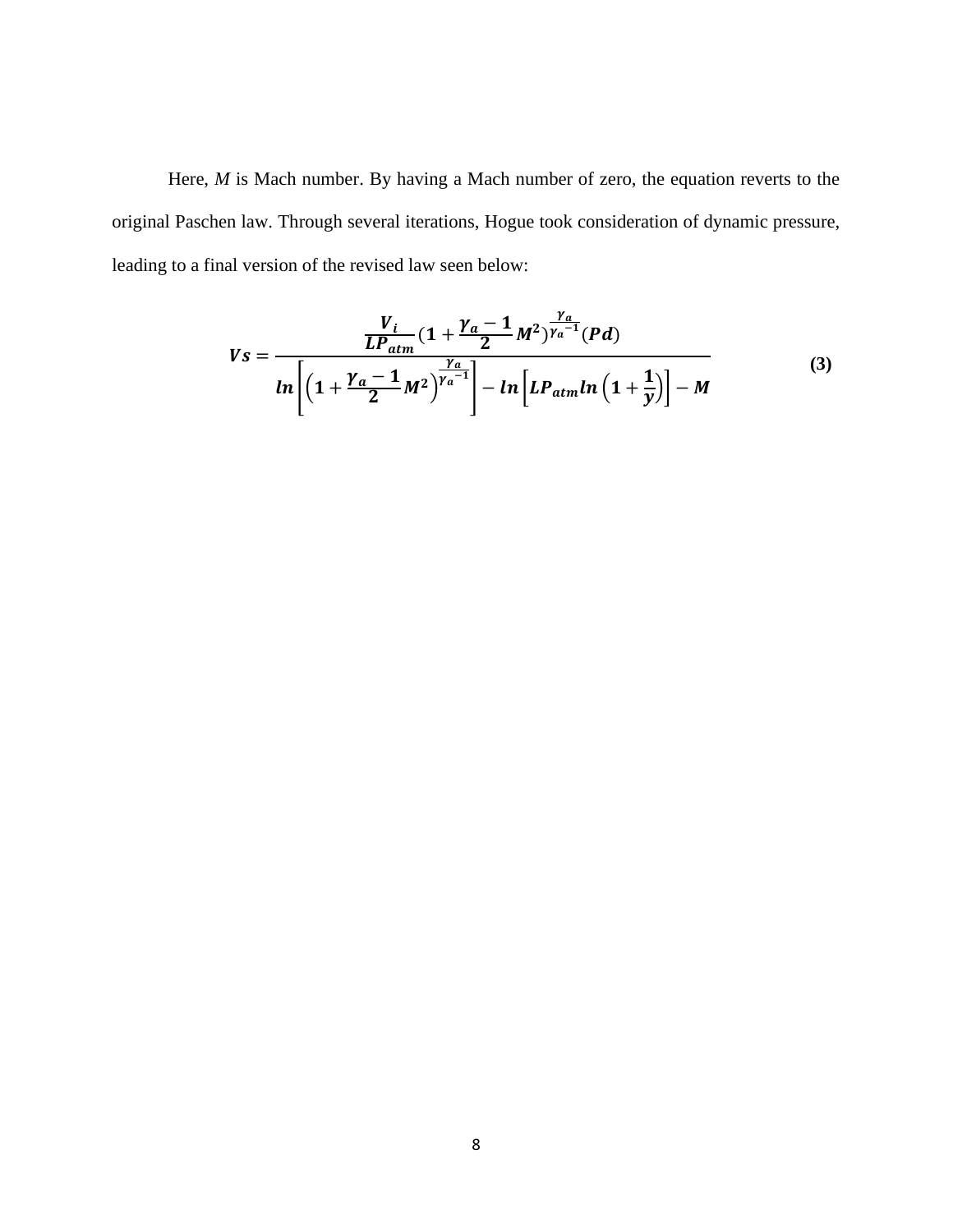#### CHAPTER FOUR: FACILITY DESIGN

<span id="page-13-0"></span>The outlined research is being conducted at the Propulsion and Energy Research Laboratory (PERL) at the University of Central Florida (UCF). The test facility consists of three main sections: an inlet, an expansion and a test section as shown in Fig 3. The materials used are stainless steel, T6-6061 aluminum, polycarbonate, and acrylic.



*Figure 1. Side view of experimental facility*

<span id="page-13-1"></span>To collect a variety of data, four different converging-diverging (CD) nozzles were fabricated. This means the expansion section and test sections are interchangeable depending of the desired Mach number and gap distance being evaluated. Mounted to the test sections, custom designed electrodes were placed at desired gap distances. These electrodes transmit a voltage from a power supplied attached to the tunnel. The design of the electrodes is specific to avoid shock waves inside the test section.

The following calculations were used in the design of the supersonic facility: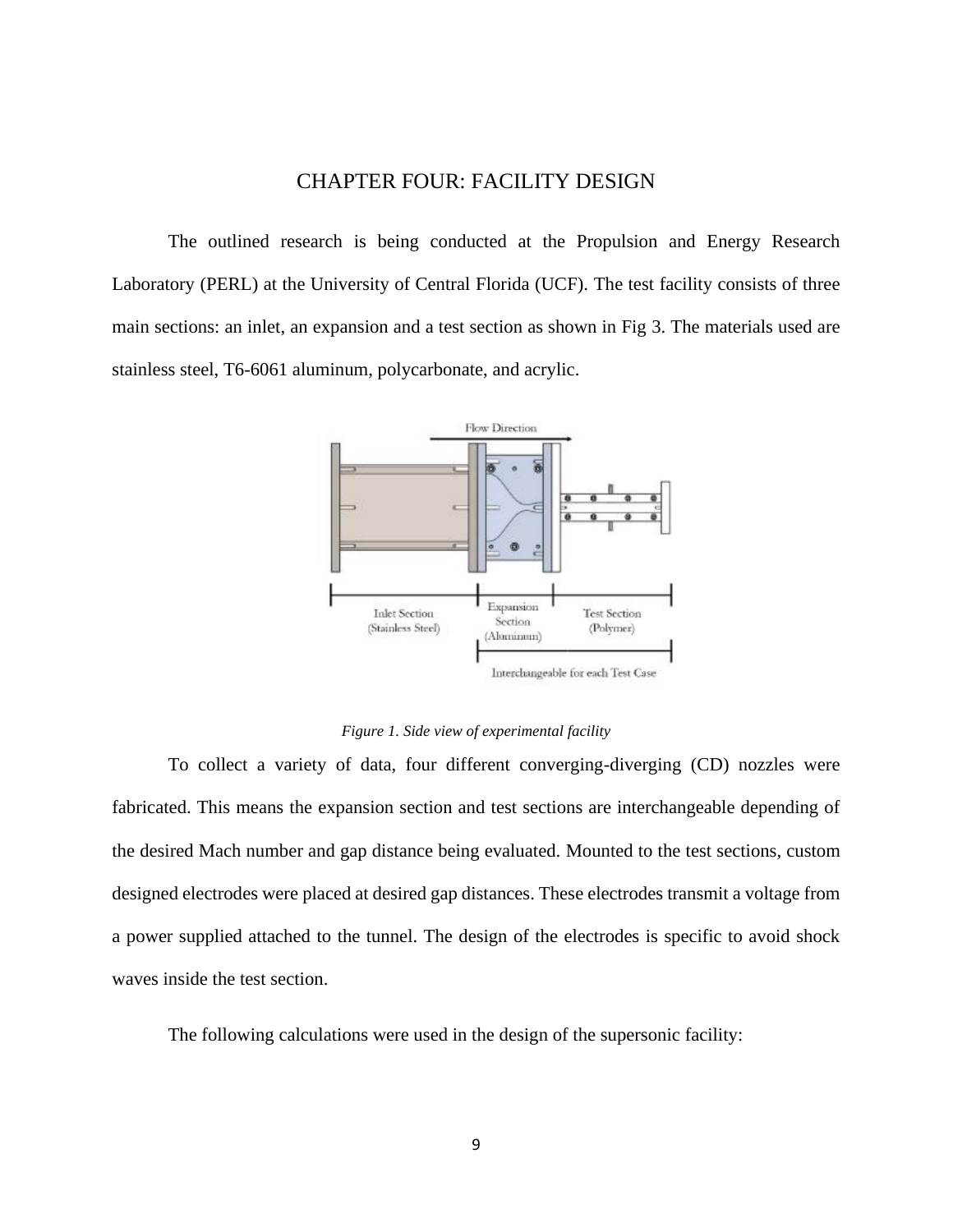• The design of the CD nozzles was done using a method of characteristics used to produce desired Mach values of 1.5 and Mach 2 flow. The nozzle area ratio formula was calculated using the isentropic flow relation [10], and can be seen below:

$$
\frac{Ae}{A^*} = \frac{1}{Me} \left[ \left( \frac{2}{\gamma_a + 1} \right) \left( 1 + \frac{\gamma_{a-1}}{2} M_e^2 \right) \right]^{\frac{\gamma_a + 1}{2(\gamma_a - 1)}} \tag{4}
$$

Using these calculations, the plots of the nozzle contours below were found:



*Figure 2. CD Nozzle contours*

<span id="page-14-0"></span>• Flowing fluids have two components relevant to this project: stagnation pressure (P) and static pressure (Pa). A desired pressure range was specified in order to have the flow ideally expand to obtain atmospheric pressure in the test section. To achieve this, the required stagnation pressure was found through the isentropic flow relation [11] and its equation is seen below: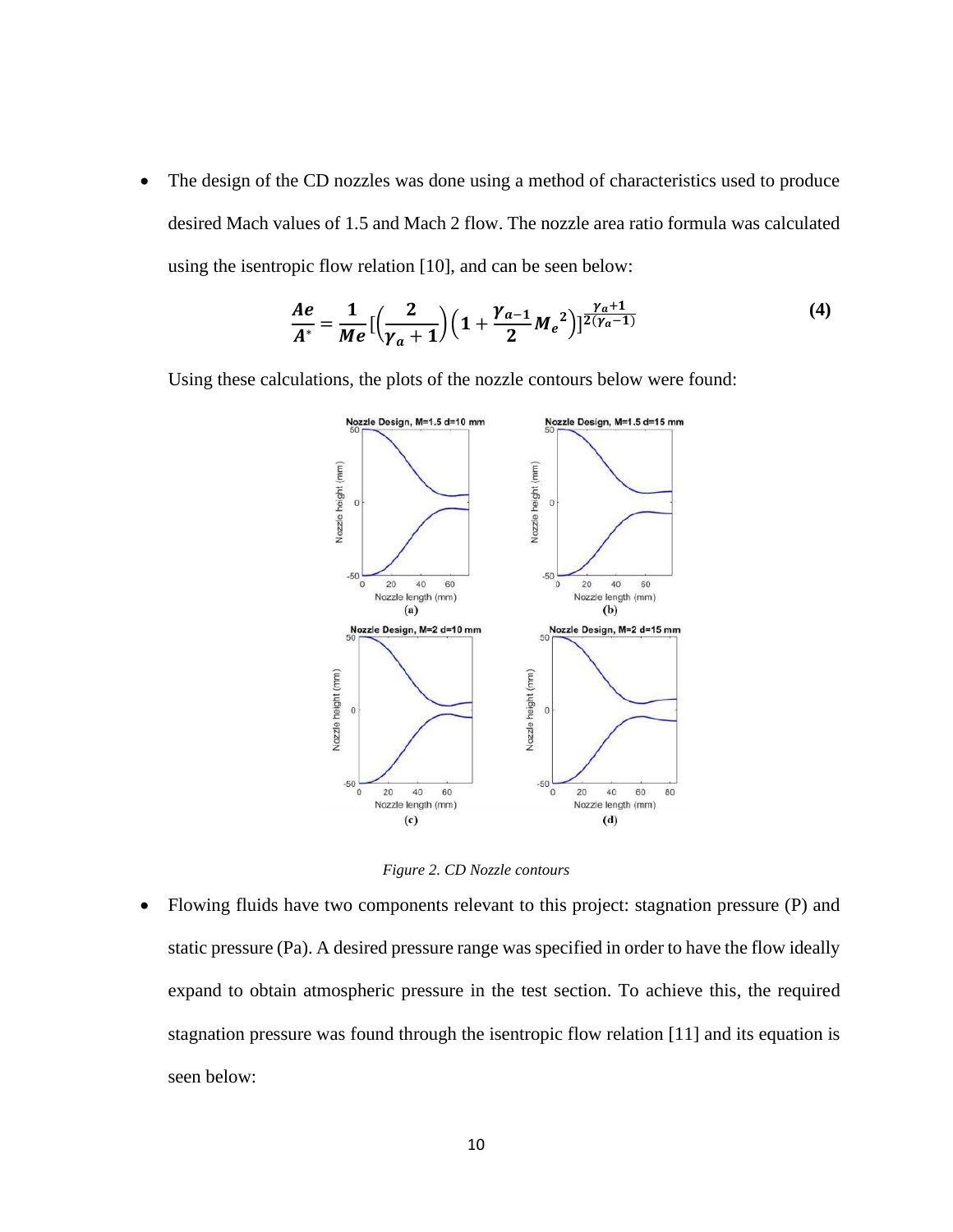$$
\frac{P}{P_a} = (1 + \frac{\gamma_a - 1}{2} M^2)^{\frac{\gamma_a}{\gamma_a - 1}}
$$
\n(5)

The plots below show the expected pressure range from the calculations at two different distances:



*Figure 3. Expected pressure range at a) 1 cm electrode gap and b ) 1.5 cm electrode gap*

<span id="page-15-0"></span>• Once the stagnation pressure was found, it was used to define the minimum test section static pressure for each case. The formula is seen below:

$$
\frac{P_{atm}}{P_a} = \frac{2\gamma_{aM^2}}{\gamma_{a+1}} - \frac{\gamma_a - 1}{\gamma_a + 1}
$$
 (6)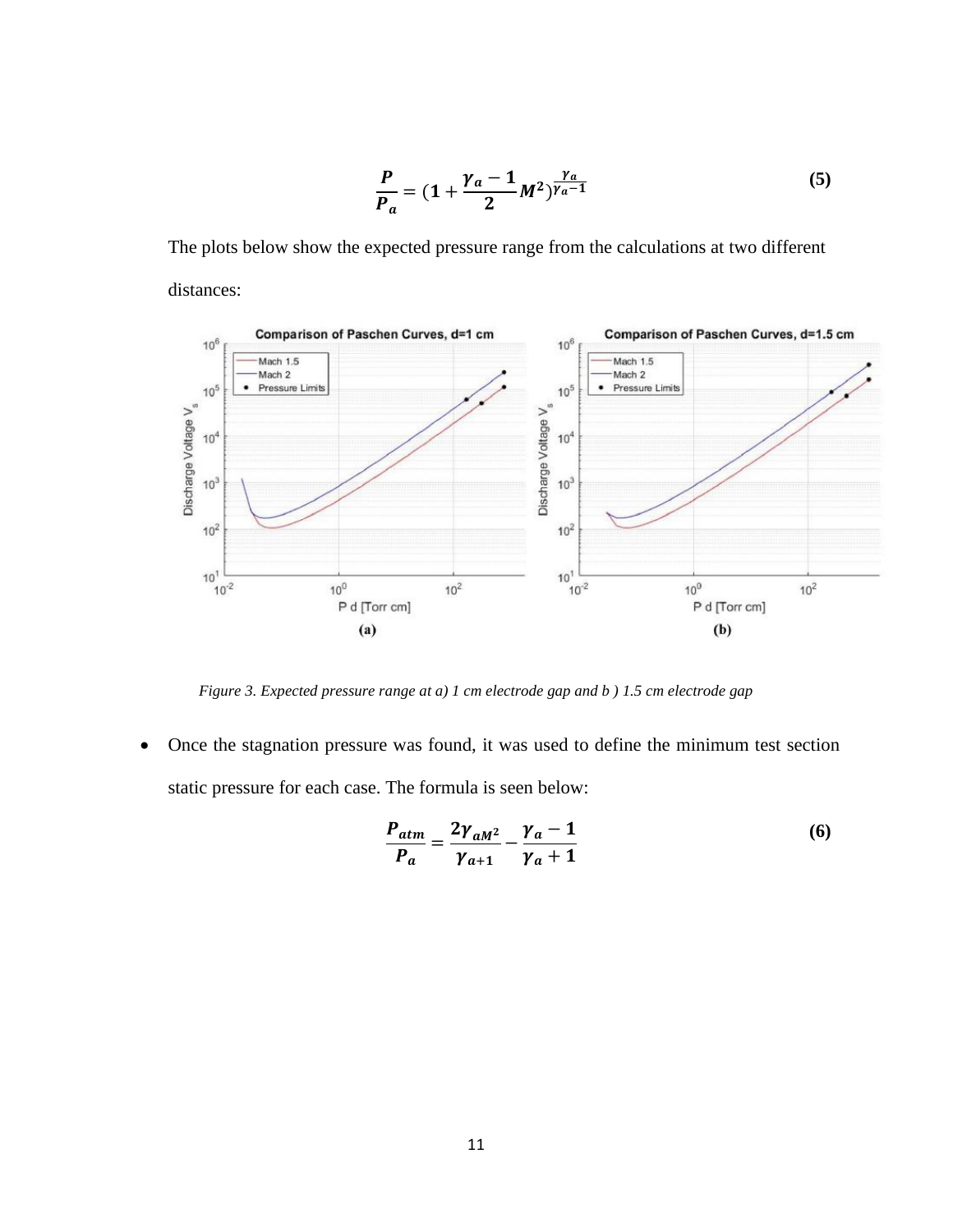# CHAPTER FIVE: EXPERIMENTAL PROCEDURE

<span id="page-16-0"></span>As stated before, previous experimentation was done with CATER and ESPL. In this work, a custom electrode was inserted into a supersonic wind tunnel and charged by a Glassman 60 kV power supply. The test procedure consisted of a power supply voltage ramped up until discharge occurred at steady state flow. Discharge voltage and discharge pressure were then recorded in LabView. A Schlieren system along with a go-pro where put in place for image collection. The schematic below summarizes the described set up:



*Figure 4. Previous experimental facility set up*

<span id="page-16-1"></span>During experimentation, the supersonic steady state condition only lasted for 30 seconds or less, depending on the air tank pressure and the Mach number. This made it difficult to ramp the electrode voltage in such a short a time. Also, the pressure between the electrode and the upper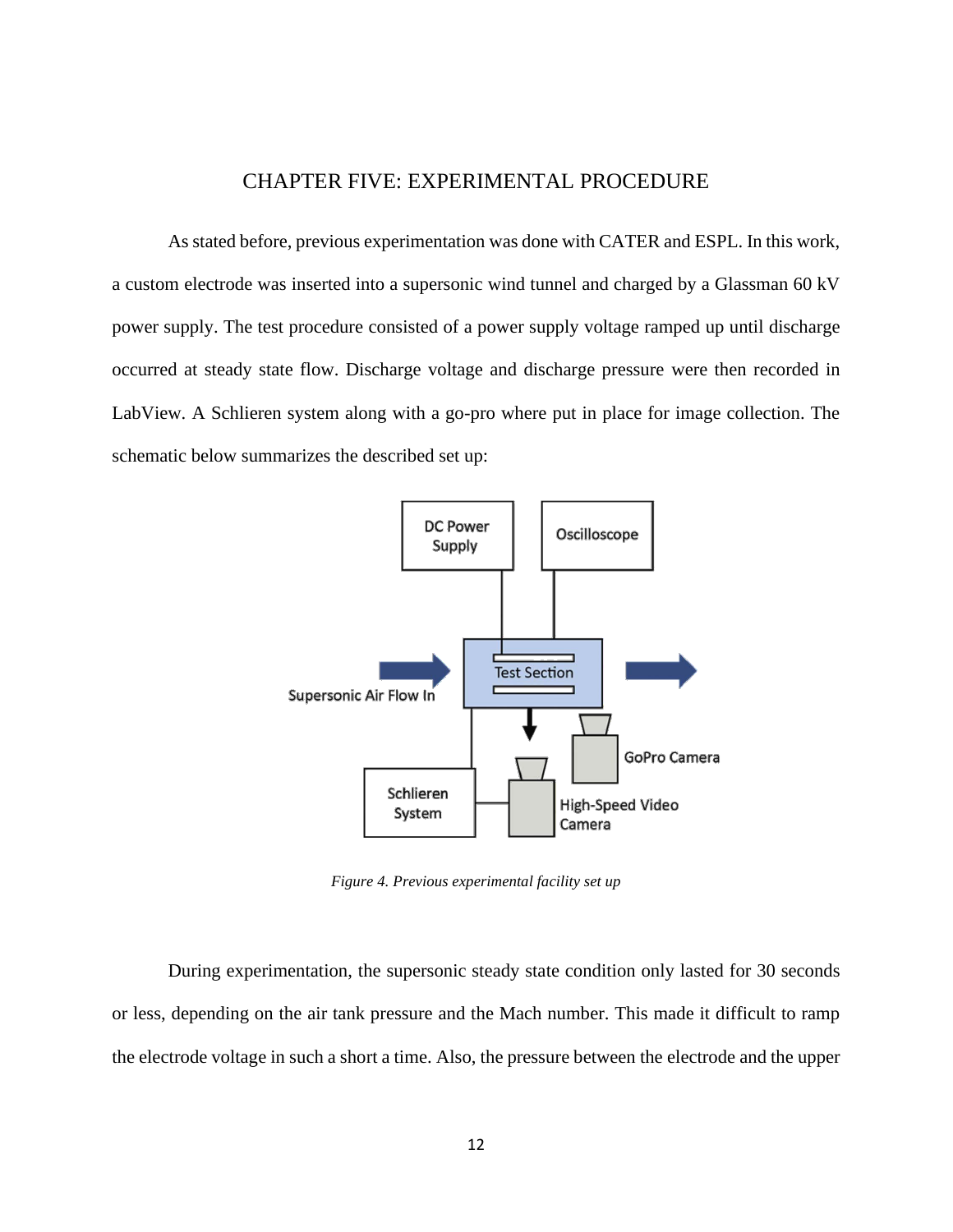surface of the test section was not fully consistent across the electrode because of shock reflections caused by an intrusive electrode. The Schlieren image in Fig 2 helps illustrate this:



*Figure 5. Previous experimental facility set up [10]*

<span id="page-17-0"></span>Although the experimental results to date are consistent with the hypothesis, more data is required. A follow-on experiment was proposed, which leads to the current research.

The study consists of air from 32 48- liter tanks pushed through a constant area inlet, into the CD nozzle until a steady state is reached. Once this occurs, the electrodes mounted in the test section, which are charged through a Glassman 60kV Series EH power supply, have their voltage progressively increased from 0 to 50 kV until discharge occurs. A LabVIEW™ program is connected to pressure transducers and the power supply. Once the discharge occurs, the power supply is shut off and pressure and voltage values are recorder. Additionally, Schlieren images of supersonic shock waves are collected using a Photron AQ1.1 high speed camera. This procedure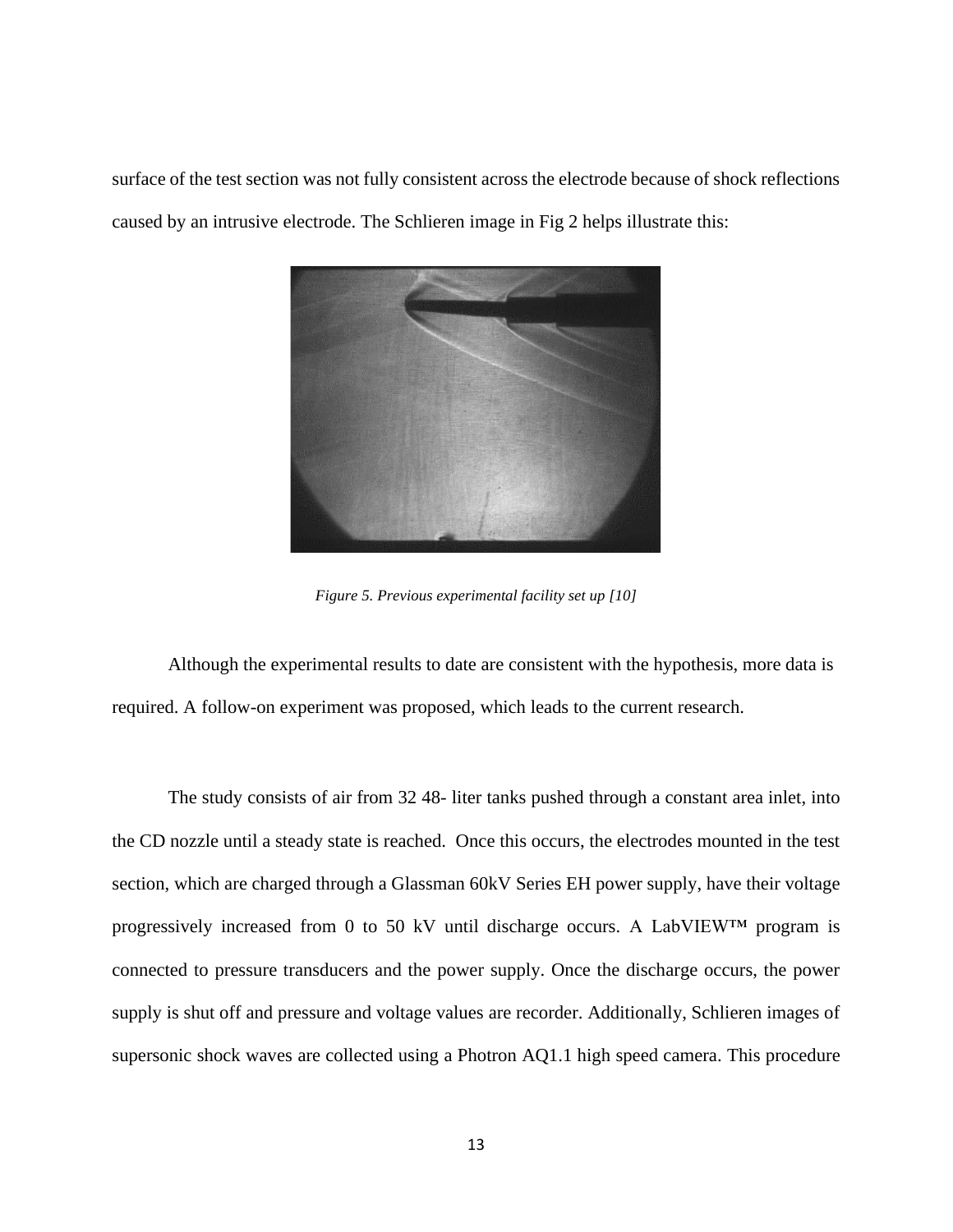is repeated at different desired pressures, Mach numbers and gap distances. The flowchart of the experimental procedure is seen in Fig 6.



*Figure 6. Flowchart of experimental procedure*

<span id="page-18-0"></span>The values selected to run the facility were to target supersonic conditions in which aerospace vehicles. Two electrode gap sizes and various sub-atmospheric pressures to validate the modified Paschen law discharge curve. The targeted test conditions are seen in Fig 7.

<span id="page-18-1"></span>

| <b>Test Case</b> | Mach Number | Gap Distance<br>(mm) | Min Static<br>Pressure (Torr) | Max Static<br>Pressure (Torr) |
|------------------|-------------|----------------------|-------------------------------|-------------------------------|
|                  |             |                      | 309.15                        |                               |
|                  | 1.5         |                      |                               |                               |
|                  |             |                      | 168.89                        | 760                           |
|                  |             |                      |                               |                               |

*Figure 7. Targeted Test conditions*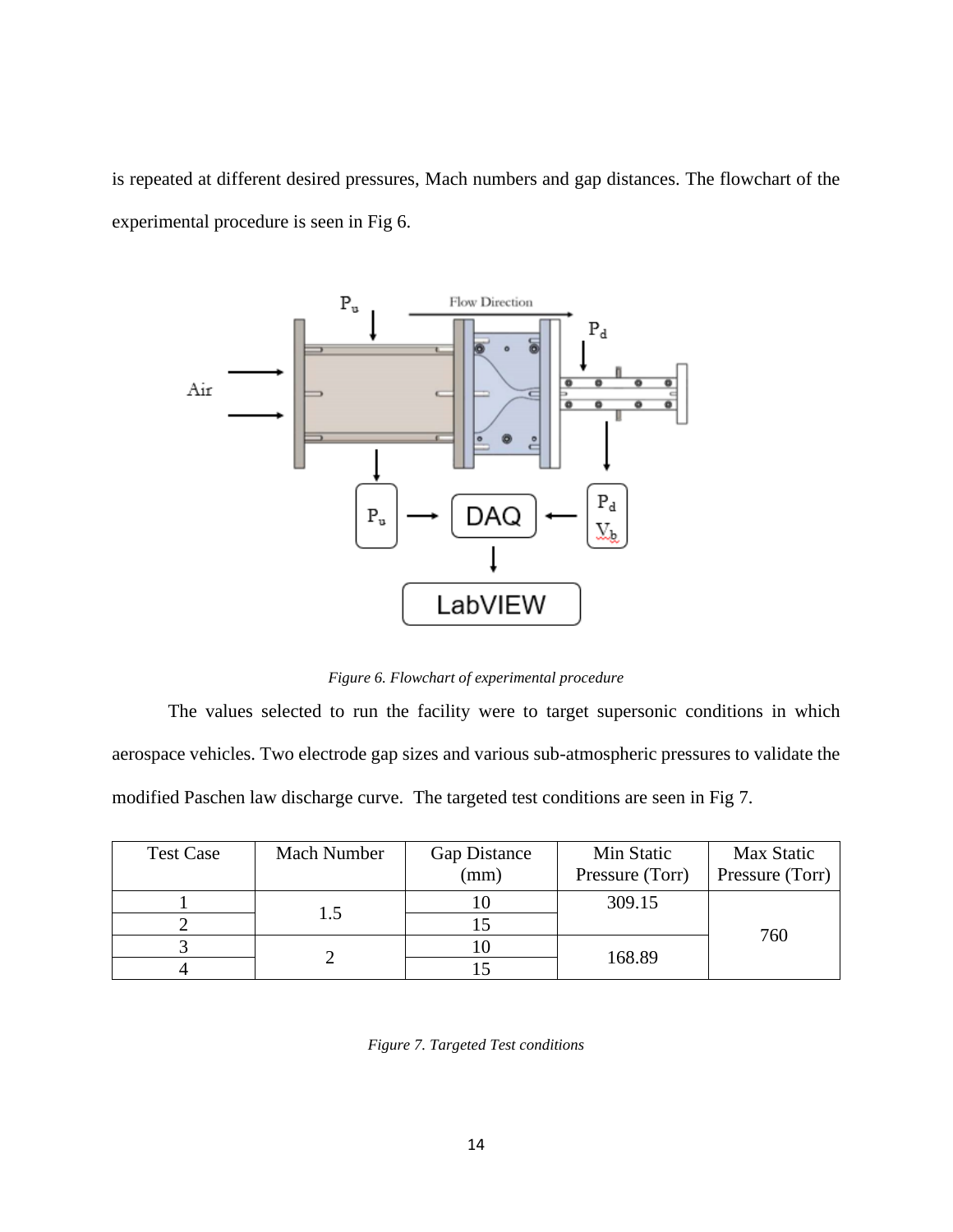# CHAPTER SIX: RESULTS

<span id="page-19-0"></span>So far, experimentation has occurred for Mach number 2. Data collected was analyzed using MATLAB and figure 8 was produced.



*Figure 8. Experimental data and proposed model*

<span id="page-19-1"></span>Here it can be observed that the experimental data points are quite far off from the proposed model. Calculations were made (See Appendix I) and the equation that takes account dynamic pressure had an average margin of error of 94.3%. The equation that did not consider dynamic pressure however, showed a lower margin of error, being 70.5% the average. This feedback was sent to Hogue and as a response two new possible equations, where relative humidity (H) was considered, were produced:

Version A:

$$
V_s = \frac{\frac{V_i}{LP_{atm}} (Pd)H}{ln(Pd) - ln \left[ LP_{atm} ln \left( 1 + \frac{1}{\gamma} \right) \right] - M}
$$
(7a)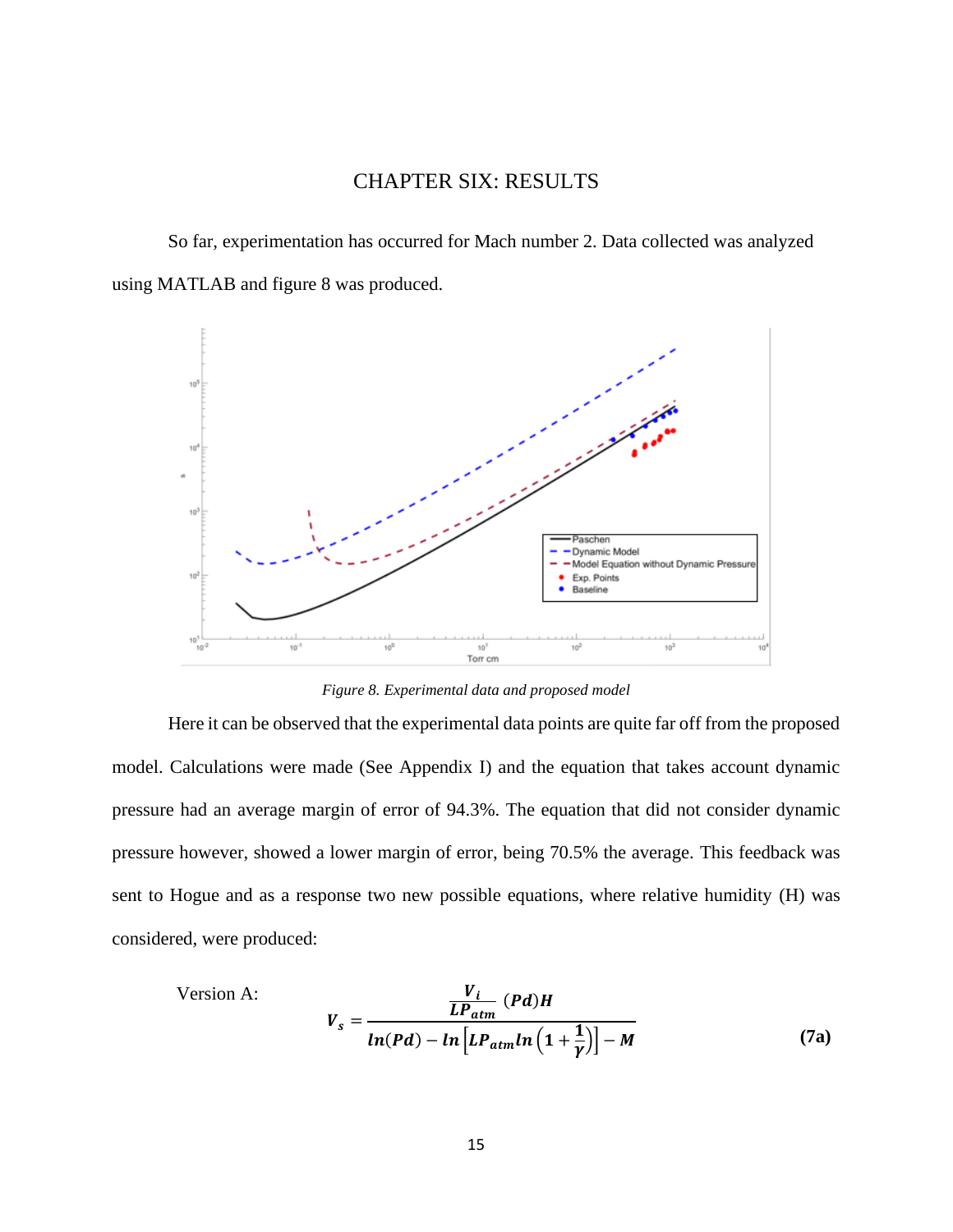Version B:  
\n
$$
V_s = \frac{V_i}{L P_{atm}} (P d) H
$$
\n
$$
V_s = \frac{L P_{atm}}{ln(P d) - ln \left[ L P_{atm} ln \left( 1 + \frac{1}{\gamma} \right) \right] - M + H}
$$
\n(7b)

The data plotted against these two new equations is seen in figure 9.



*Figure 9. Experimental data and new proposed equations*

<span id="page-20-0"></span>Here, we see that the new proposed models align closer to the experimental points. In this case, equation A had an average margin of error of 21.9% while equation B had a lower percentage, this being 17.7%. From this data, it is correct to assume that so far, equation B aligns best with the experimental points. The reasoning behind this lies on a new hypothesis proposed by Hogue; as relative humidity is increased; a lower discharge voltage should be seen. Equations A and B were calculated at a 46% humidity, correspondent to the humidity from the testing day. If, theoretically, the relative humidity is lower to 25%, equations B's voltages increase, and equation A's voltages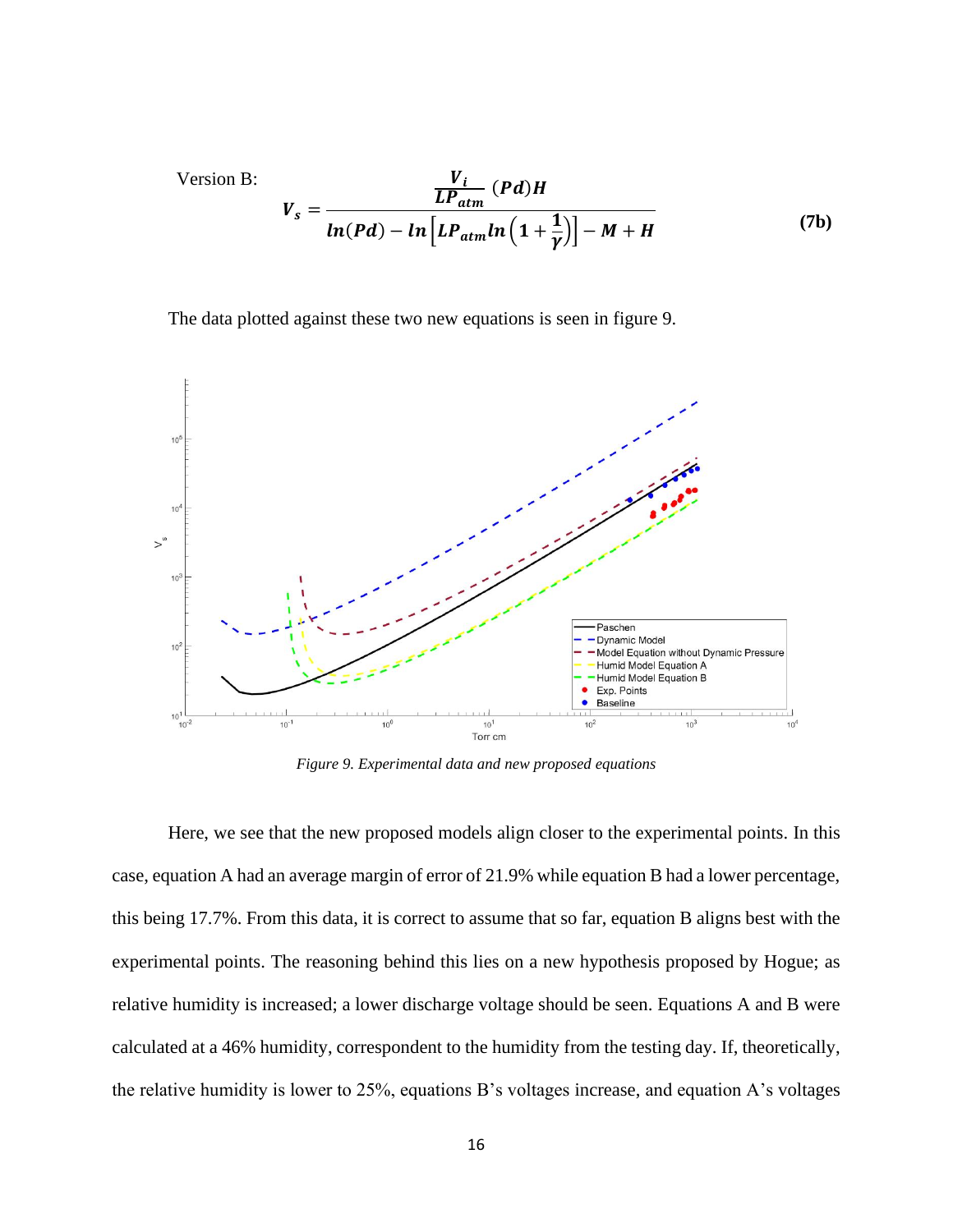decrease. This means equation B best aligns to the hypothesis that relates sparking voltage and relative humidity. While it is still not perfectly aligned, efforts are continued to find and equation that has a lower margin of error.

From the results it is also important to highlight the role of pressure and ESD behavior. The higher the pressure is, the higher the discharge voltage is. This means that pressure should have an inversely proportional behavior with relative humidity.

To further validate our findings, a velocimetry analysis was performed using the Schlieren images taken during the experimental procedure. Schlieren imaging was necessary to observe that the shockwave generated from flow did not influence the ESD measurements over the electrodes. By measuring velocity through the images, it is possible to assess how much of a uniform Mach number is the flow. Using MATLAB and a method approach based off the one seen on Morales [12], Schlieren images were converted to binary images in MATLAB. Based on their intensities, different regions were masked, and their centroids were found. Visually inspecting the movement of pixels, a correlation was created, and the Euclidean distance was found using the formula below:

$$
D_{xy} = \sqrt{(x_{(i+1)} + x_i)^2 + (y_{(i+1)} + y_i)^2}
$$
 (8)

The velocity is then obtained by using the distance of the test section as a calibration to find equivalence between pixels and meters and taking into account the camera frame rate.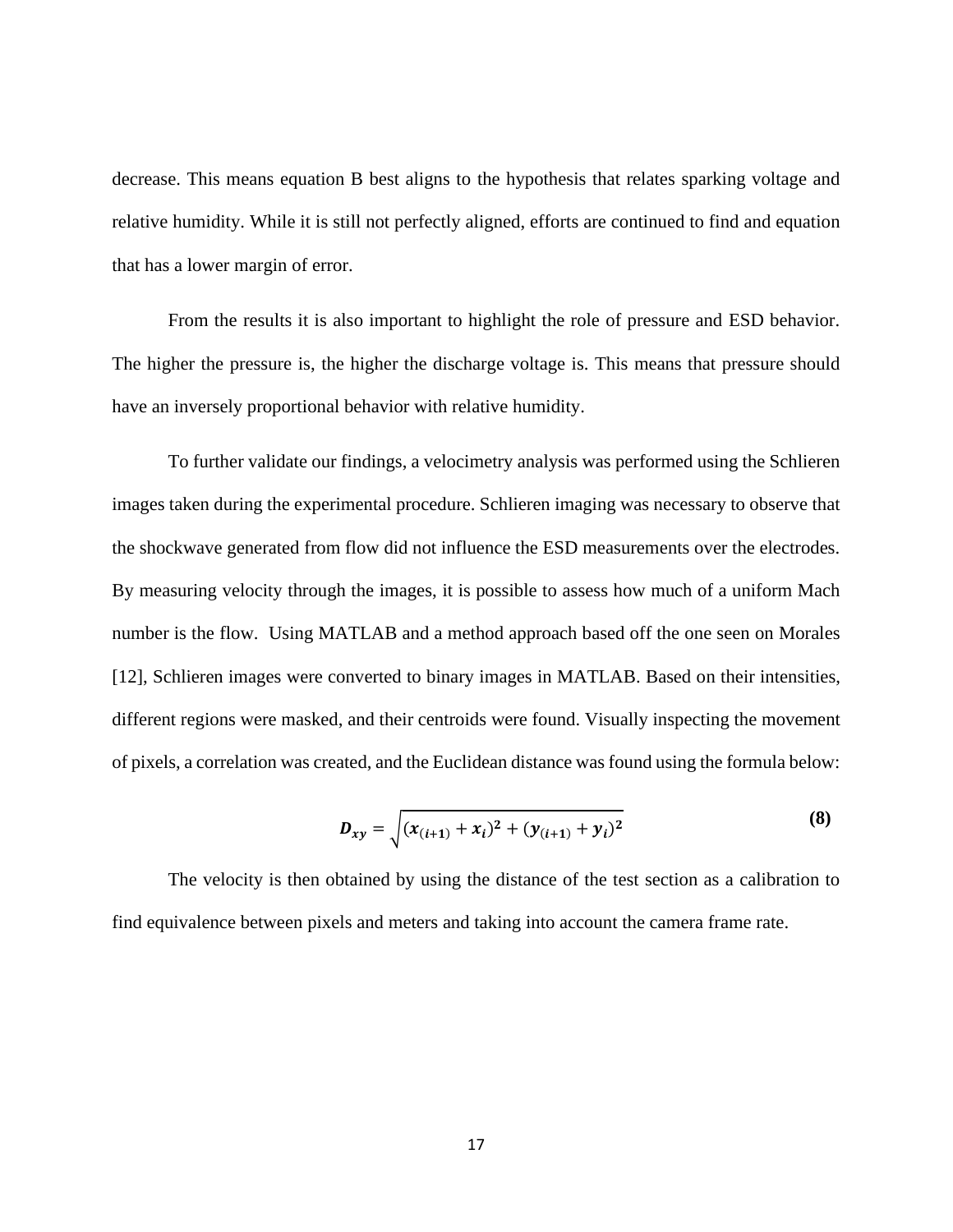A sample pair of pixels analyzed is seen below:



*Figure 10. Two centroid locations from Binary Schlieren Images from MATLAB*

<span id="page-22-0"></span>With the pixel locations noted in Figure 10, along with a conversion to meters per second based on a camera frame rate of 18,000 fps, the velocity found was that of 661.73 m/s, correspondent to around 1.9 Mach. This method needs to be further developed in order to apply it to all pixels and find a correlation between them to evaluate the assertiveness of pixel pairs selected across different frames.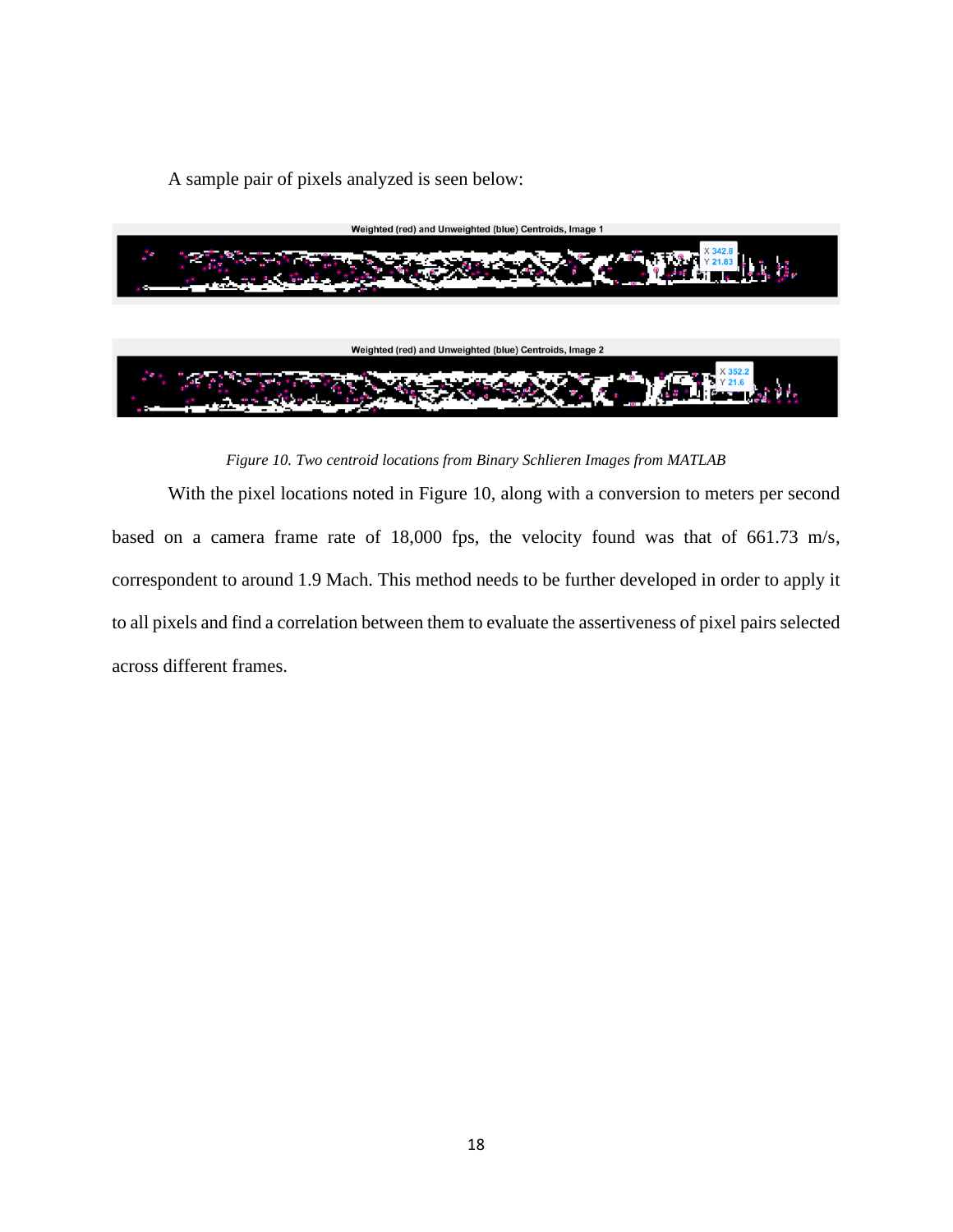### CHAPTER SEVEN: CONCLUSION AND FUTURE WORK

<span id="page-23-0"></span>The work presented in this thesis can show that voltage behavior over small gap distances between electrons in a static gas medium differs significantly from that of a dynamic medium. Figures 8 and 9, along with data from Appendix I show that the experimental data is far off from the original Paschen curve. There is a 55.5% margin of error between the discharge voltages from a static medium versus a dynamic medium. This highlights the importance in the need for a revised law that considers a dynamic medium as it could potentially reduce the threshold of electrostatic launch commit criteria.

Additionally, while experimental data supports initial hypothesis proposed by Hogue, it has been discovered through this research that in order to revise Paschen's law and apply it to a dynamic gas medium, other parameters besides Mach number, such as relative humidity, affect the behavior of gases. Based on the results, equation B seems to be the best fit so far to model the behavior of the experimental points, and it obeys the hypothesis proposed by Hogue

It is also possible to conclude that the re-design of the electrode, avoids the shock generation found in previous experimentation providing cleaner and reliable data. It is also possible to sustain this by looking at the velocimetry analysis performed on Schlieren images, were it is possible to confirm that the Mach number desired is present in the test section.

Future work for this research includes the further development of the Schlieren Image Velocimetry (SIV) presented along with experimental data collection for the remaining Mach cases. Data will be sent to Hogue and the final equation that shall relate voltage behavior over small gap distances between electrons in a dynamic medium will continue to be developed.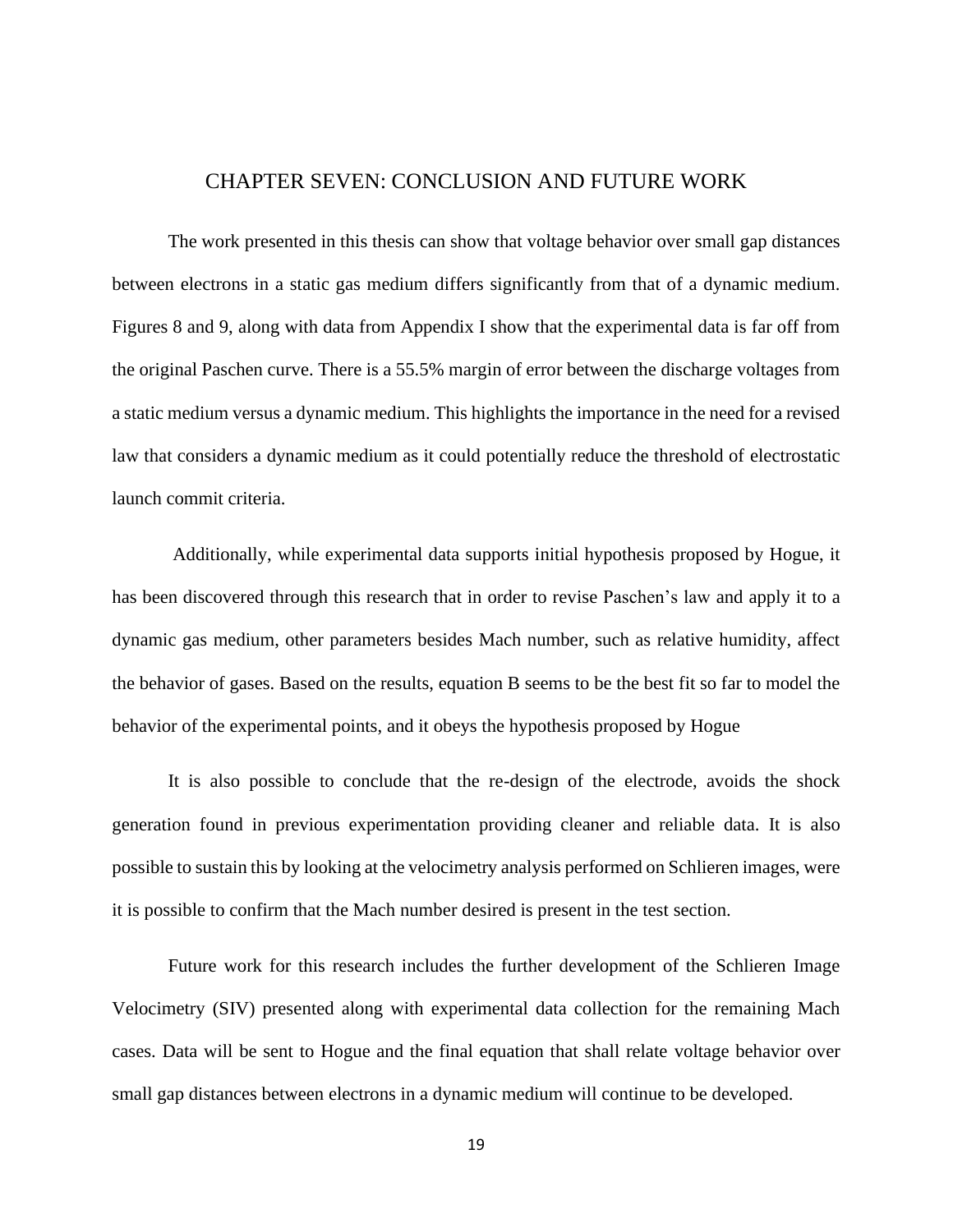#### **REFERENCES**

- <span id="page-24-0"></span>[1] Lacks, D. "Journal of Electrostatics." Elsevier, [www.journals.elsevier.com/journal-of](http://www.journals.elsevier.com/journal-of-electrostatics)[electrostatics.](http://www.journals.elsevier.com/journal-of-electrostatics)
- [2] M. Hogue, et. al., "Dynamic Gas Flow Effects on the ESD of Aerospace Vehicle Surfaces", SIF final report, December, 2016.
- [3] F. Paschen, Wied. Ann., 37, 69, (1889).
- [4] NASA Strategic Plan 2014.

[http://www.nasa.gov/sites/default/files/files/FY2014\\_NASA\\_SP\\_508c.pdf.](http://www.nasa.gov/sites/default/files/files/FY2014_NASA_SP_508c.pdf)

- [5] 2015 NASA Technology Roadmap. [http://www.nasa.gov/offices/oct/home/roadmaps/index.html.](http://www.nasa.gov/offices/oct/home/roadmaps/index.html)
- [6] Ground and Launch Systems Processing Roadmap, Technology Area 13, NASA KSC, April, 2012.
- [7] Cotton, A. Nelms and M. Husband, "Defining safe operating voltages for aerospace electrical systems," 2007 Electrical Insulation Conference and Electrical Manufacturing Expo, Nashville, TN, 2007.
- [8] Melnik, Olga, and Michel Parrot. "Electrostatic discharge in Martian dust storms." Journal of Geophysical Research: Space Physics 103.A12 (1998)
- [9] Sickafoose, A. A., et al. "Experimental investigations on photoelectric and triboelectric charging of dust." Journal of Geophysical Research: Space Physics 106.A5 (2001)
- [10] Hogue, M. D., Cox, R. E., Mulligan, J., Kapat, J., Ahmed, K., Wilson, J. G., & Calle, L.
- M. (2017). Revision of Paschen's Law Relating to the ESD of Aerospace Vehicle Surfaces.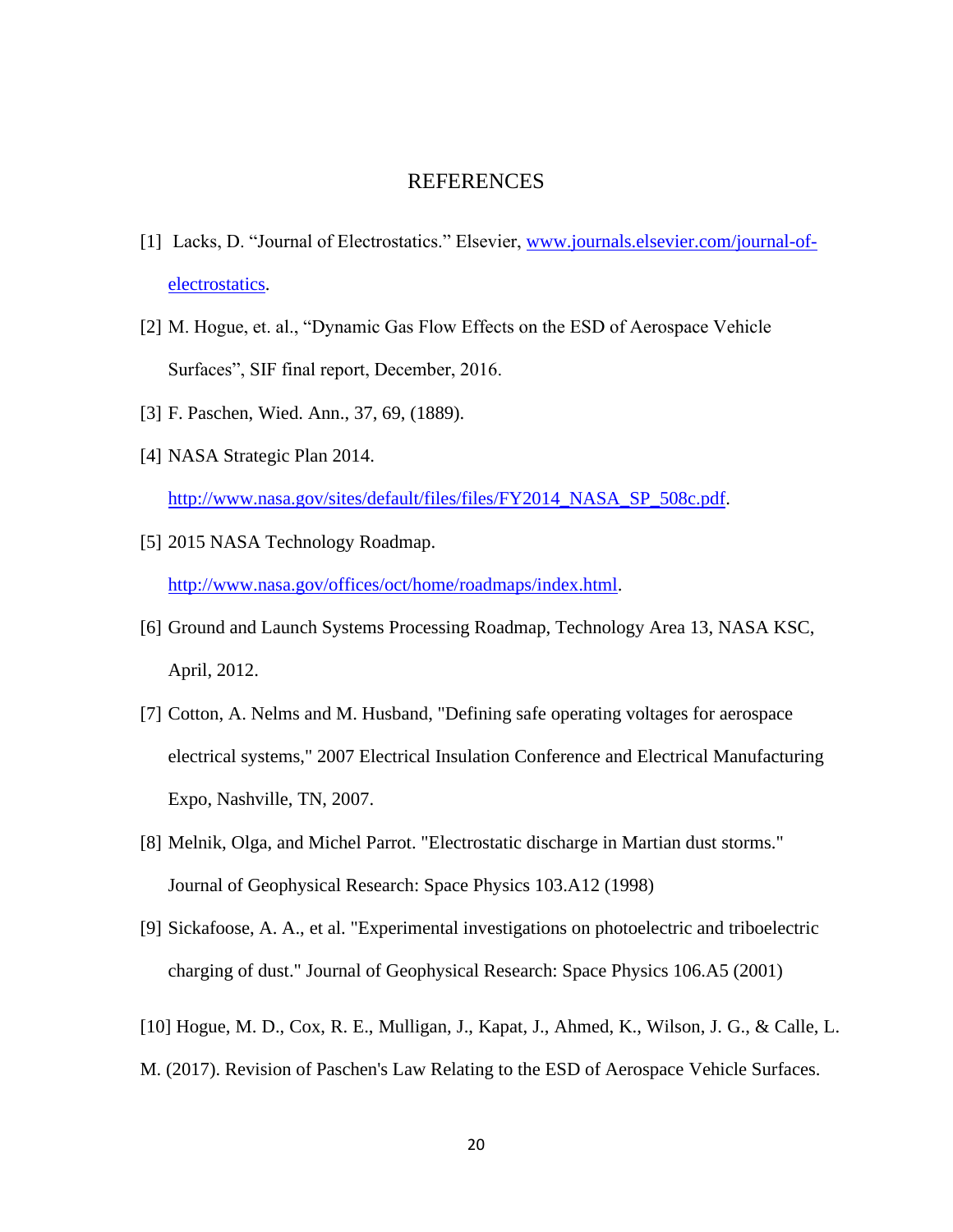[11] John, J. E., & Keith, T. G. (2006). Gas Dynamics. Upper Saddle River: Pearson Prentice Hall.

[12] Morales, Rudy. "Lagrangian Schlieren Image Velocimetry Measurements in Exhaust Plumes." New Mexico Institute of Mining and Technology, 2018

<span id="page-25-0"></span>

| <b>Target Pressure</b><br>[Torr] | Test Number | Measured<br>Pressures<br>[Torr] | Measured<br>Voltages<br>[kV] | Paschen<br>Voltage [kV] | Modified Paschen<br>with Dynamic<br>Pressure [kV] |
|----------------------------------|-------------|---------------------------------|------------------------------|-------------------------|---------------------------------------------------|
| 260                              |             | 274.99                          | 7.545                        | 17.442                  | 135.70                                            |
|                                  | 2           | 279.59                          | 7.338                        | 17.704                  | 137.75                                            |
|                                  |             | 280.14                          | 8.495                        | 17.735                  | 137.99                                            |

APPENDIX 1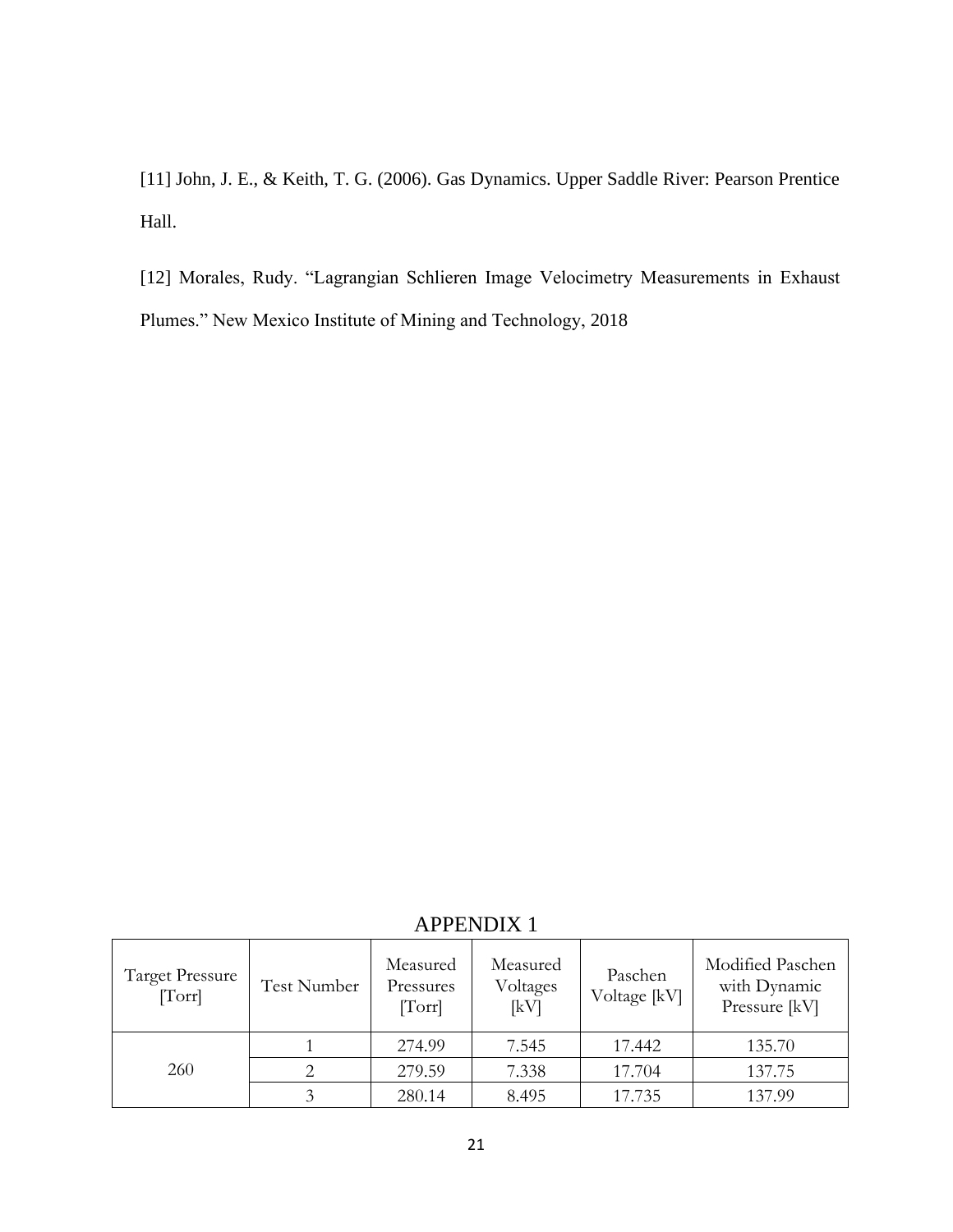|     | $\mathbf{1}$   | 356.78 | 9.965  | 22.059 | 171.65 |
|-----|----------------|--------|--------|--------|--------|
| 360 | $\overline{2}$ | 362.34 | 10.899 | 22.369 | 174.06 |
|     | $\mathfrak{Z}$ | 362.18 | 10.352 | 22.360 | 173.99 |
|     |                |        |        |        |        |
|     | $\mathbf{1}$   | 453.27 | 11.663 | 27.390 | 213.15 |
| 460 | $\overline{2}$ | 453.90 | 11.968 | 27.424 | 213.42 |
|     | $\overline{3}$ | 442.25 | 11.231 | 26.786 | 208.45 |
|     |                |        |        |        |        |
|     | $\mathbf{1}$   | 530.08 | 14.695 | 31.564 | 245.66 |
| 560 | $\overline{2}$ | 529.74 | 12.856 | 31.545 | 245.51 |
|     | 3              | 512.35 | 12.963 | 30.605 | 238.91 |
|     |                |        |        |        |        |
|     | 1              | 634.99 | 17.224 | 37.184 | 289.42 |
| 660 | $\overline{2}$ | 617.27 | 17.098 | 36.240 | 282.08 |
|     | 3              | 623.50 | 18.002 | 36.572 | 284.66 |
|     |                |        |        |        |        |
|     | $\mathbf{1}$   | 692.92 | 17.324 | 40.254 | 313.34 |
| 760 | $\overline{2}$ | 715.38 | 17.992 | 41.438 | 322.56 |
|     | 3              | 698.79 | 16.557 | 40.564 | 315.75 |

| Modified Paschen<br>without Dynamic<br>Pressure [kV] | Version A | Version B | Static Discharge<br>Discrepancy | Paschen<br>Discrepancy |
|------------------------------------------------------|-----------|-----------|---------------------------------|------------------------|
| 26.440                                               | 10.012    | 9.472     | $-20.4\%$                       | $-56.7\%$              |
| 26.832                                               | 10.183    | 9.635     | $-22.6%$                        | $-58.6%$               |
| 26.878                                               | 10.176    | 9.628     | $-10.4%$                        | $-52.1\%$              |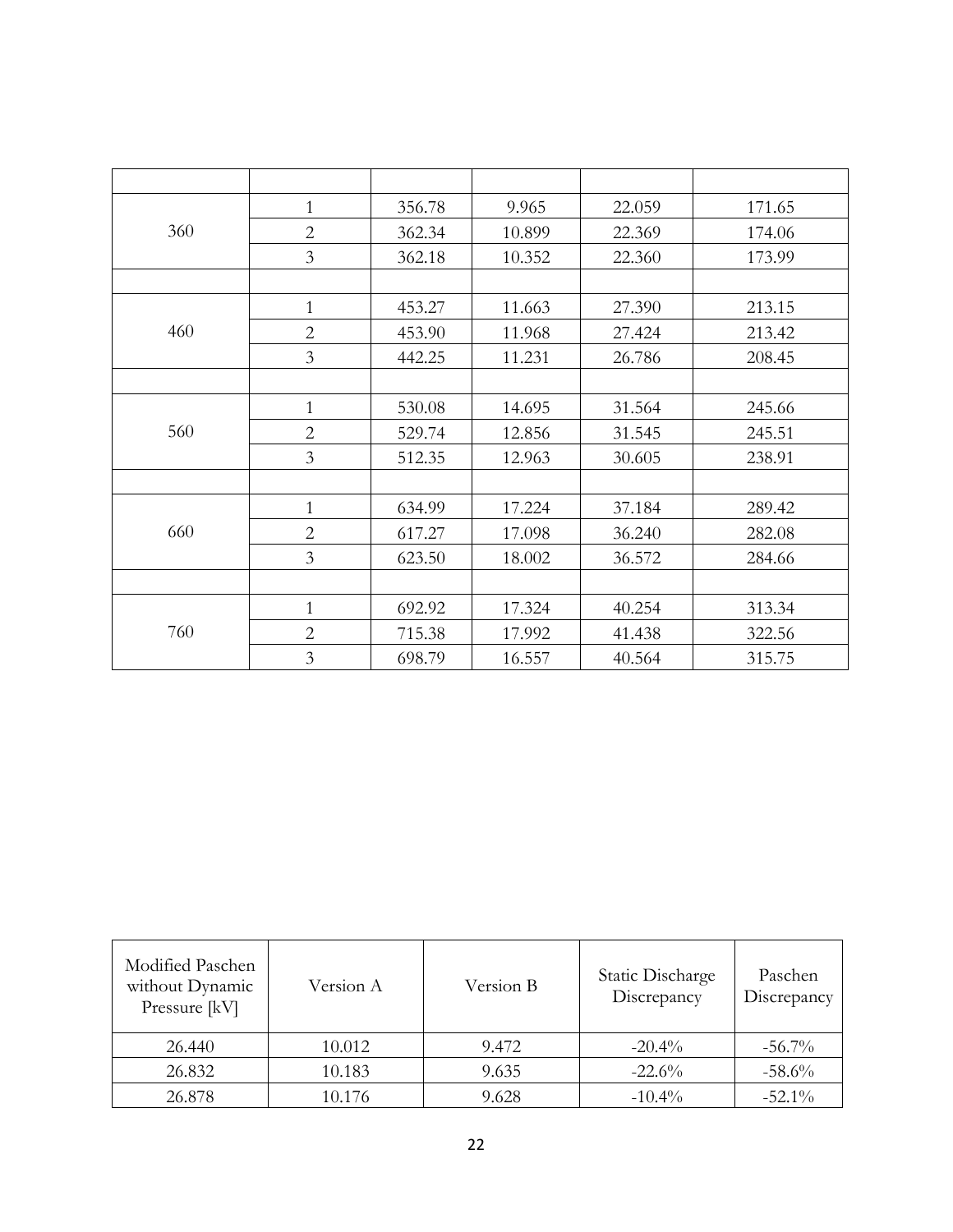| 33.323 | 12.584 | 11.925 | $5.1\%$  | $-54.8\%$ |
|--------|--------|--------|----------|-----------|
| 33.785 | 12.756 | 12.090 | 14.9%    | $-51.3%$  |
| 33.772 | 12.751 | 12.085 | 9.2%     | $-53.7%$  |
|        |        |        |          |           |
| 41.252 | 15.541 | 14.749 | 23.0%    | $-57.4%$  |
| 41.303 | 15.559 | 14.767 | $26.2\%$ | $-56.4%$  |
| 40.355 | 15.206 | 14.429 | 18.4%    | $-58.1\%$ |
|        |        |        |          |           |
| 47.449 | 17.848 | 16.954 | 55.0%    | $-53.4%$  |
| 47.421 | 17.690 | 16.803 | 35.6%    | $-59.2%$  |
| 46.026 | 17.318 | 16.448 | $36.7\%$ | $-57.6%$  |
|        |        |        |          |           |
| 55.780 | 20.946 | 19.917 | 81.6%    | $-53.7%$  |
| 54.382 | 20.463 | 19.455 | $80.3\%$ | $-52.8%$  |
| 54.874 | 20.610 | 19.595 | 89.8%    | $-50.8%$  |
|        |        |        |          |           |
| 60.326 | 23.287 | 22.157 | 82.7%    | $-57.0%$  |
| 62.078 | 23.608 | 22.465 | 89.7%    | $-56.6%$  |
| 60.784 | 23.575 | 22.433 | 74.6%    | $-59.2\%$ |
|        |        |        |          |           |

| Modified Paschen with<br>Dynamic Pressure<br>Discrepancy | Modified<br>Paschen without<br>Dynamic<br>Pressure<br>Discrepancy | Version A<br>Discrepancy | Version B<br>Discrepancy |
|----------------------------------------------------------|-------------------------------------------------------------------|--------------------------|--------------------------|
| $-94.4\%$                                                | $-71.5\%$                                                         | $-24.6%$                 | $-20.3%$                 |